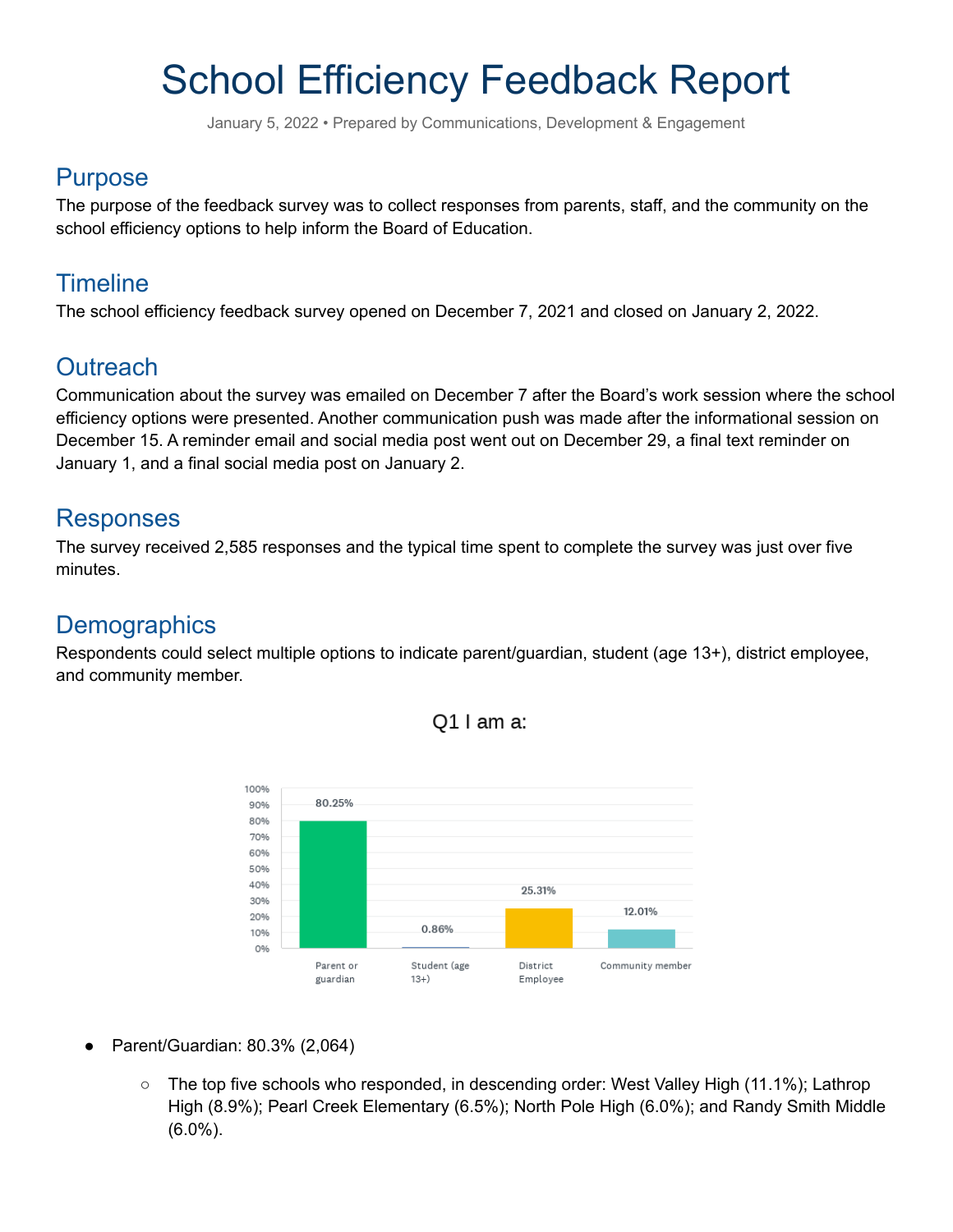- Parent/guardians of 5th grade students responded the most, at 18.3%.
- Student (age 13+): 0.9% (22)
	- Most students respondents were in high school (88.2%)
- District Employee: 25.3% (651)
	- The top five locations who responded, in descending order: Administrative Center (7.5%); Other - mostly districtwide or substitute staff (5.92%); Nordale Elementary (5.5%); Lathrop High (5.1%); and Joy Elementary (4.7%).
- Community Member: 12.0% (309)

### Repurposing a building



Q8 I support repurposing a school building.

59.0% support repurposing a school building; 18.4% were neutral or had no opinion; 22.4% did not support repurposing a building.

• There were no significant variances between how parent/guardians, employees, and community members responded.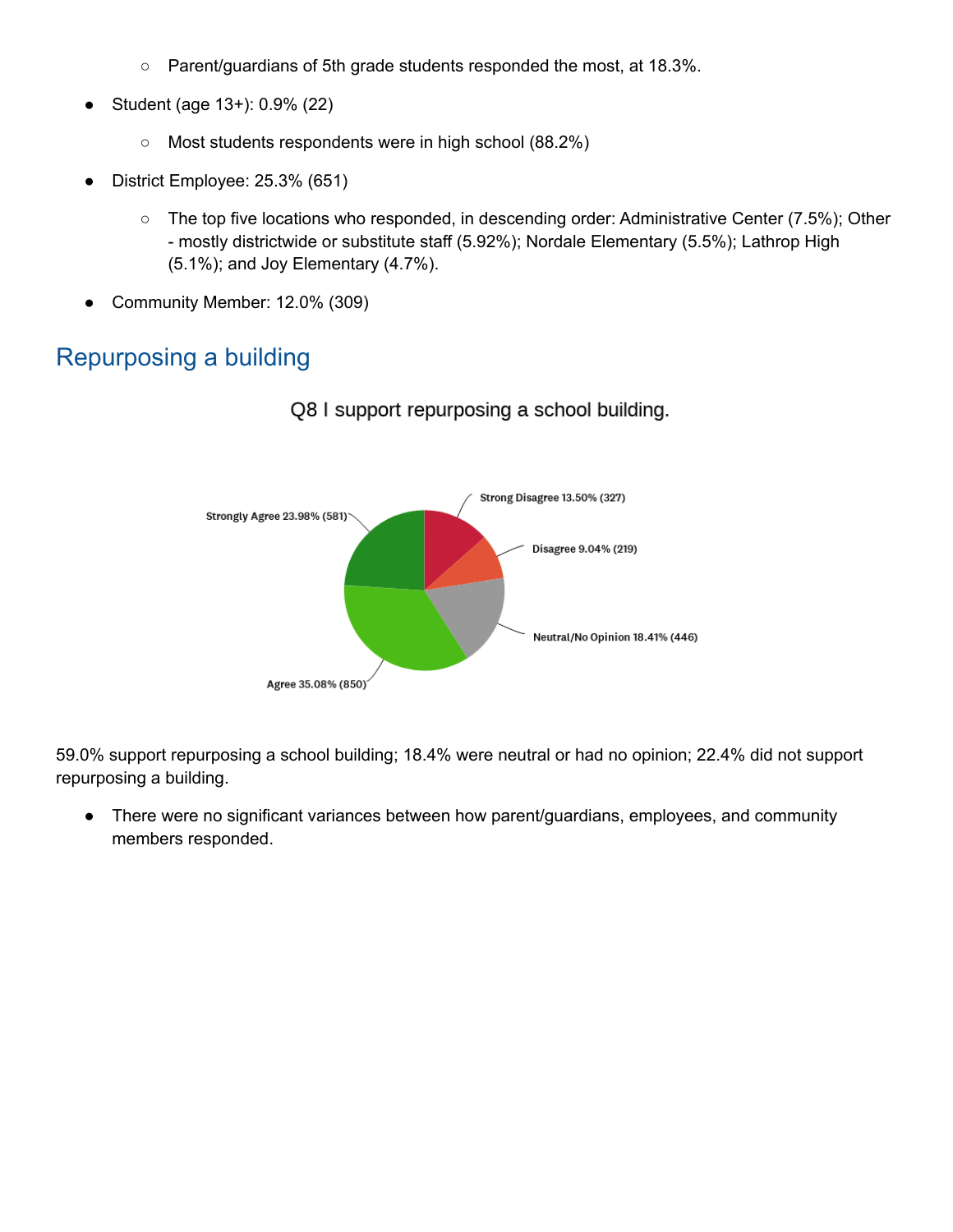### Grade 6-8 middle schools



Q9 I support moving to a grade 6-8 middle school model.

63.0% support moving to grade 6-8 middle schools; 12.9% were neutral or had no opinion; 24.2% did not support moving to grade 6-8 middle schools.

- District employees had a high level of support for 6-8 at 74.6%. Parent/guardians and community members didn't differ much from the average.
- Parent/guardians of 5th grade students *(see chart below)*: 55.8% support; 10.7% neutral/no opinion; 34.2% did not support.



Q9 I support moving to a grade 6-8 middle school model.

### School efficiency options

Respondents were able to rank four options and the option order was randomized. Each option was ranked first, second, third, or fourth, with a score assigned to each rank. The higher the score, the more the option is preferred.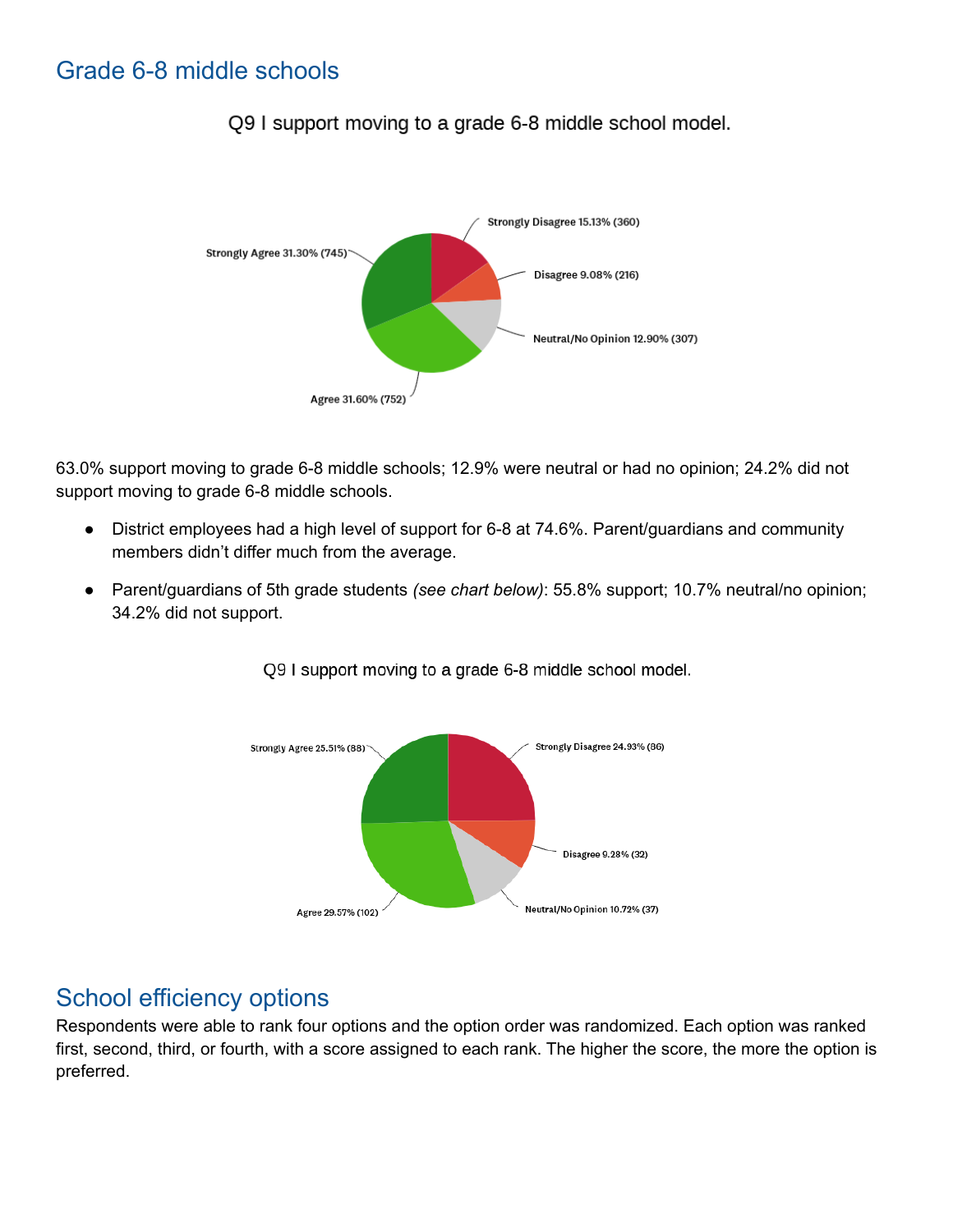Q10 Rank the following options with the best choice at the top.



The options (summarized) ranked highest to lowest are:

- Close three elementaries, repurpose one, 6-8 middle schools (score of 2.95)
	- 36.7% ranked this option as the first choice.
- Close three elementaries, no repurpose, 6-8 middle schools (score of 2.74)
- Close two elementaries, one middle school, repurpose the middle school, no 6-8 middle schools (score of 2.57)
- Make districtwide cuts and increase class size (score of 1.74)

### DIY efficiency option

Respondents were asked to choose up to four of the listed components to make their own efficiency option.

Q11 Choose up to four of the following components to make your own school efficiency option. Note the cost savings of each component - please find a minimum of \$3 million in savings while considering student services.

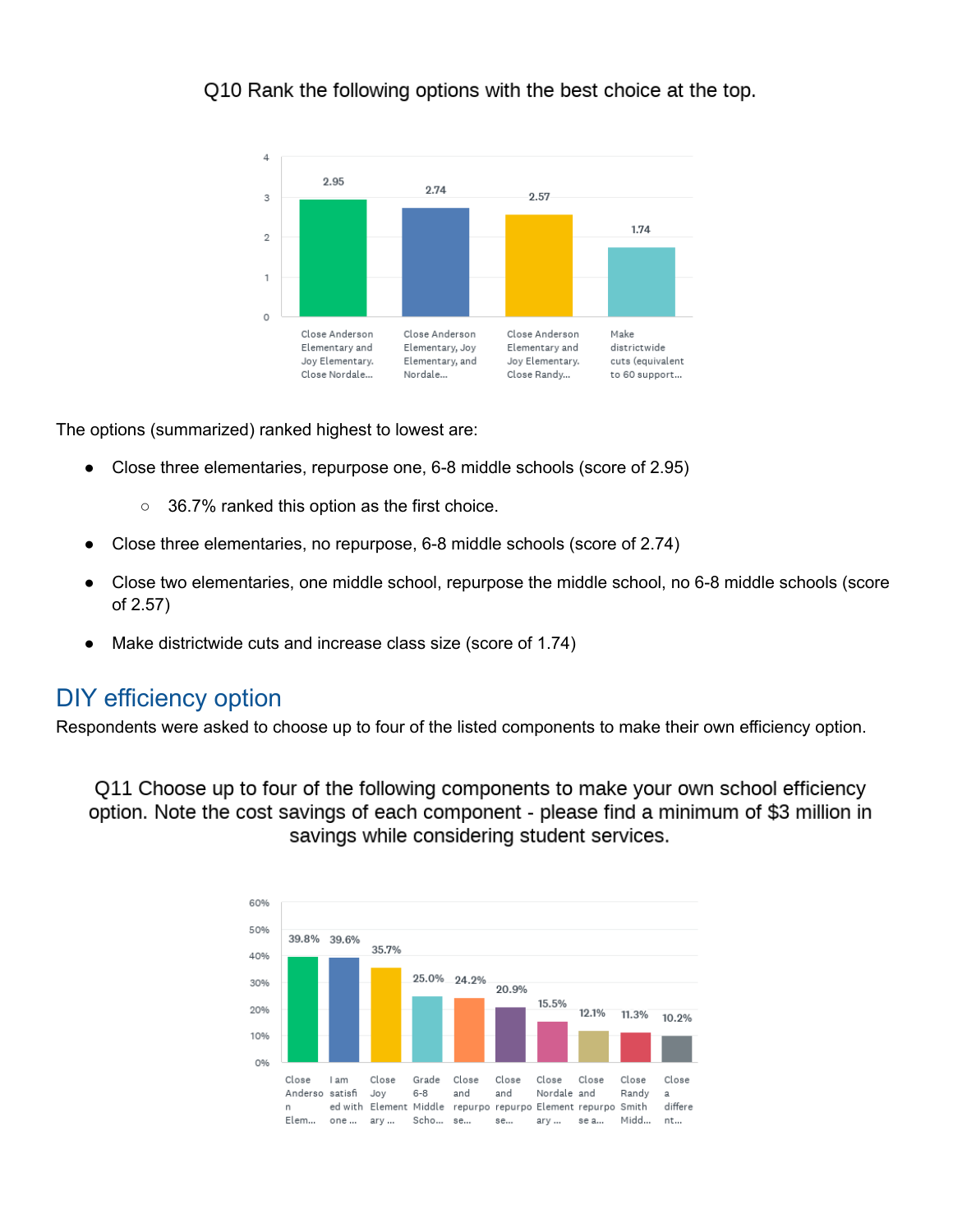The choices ranked in descending order by most popular:

- Close Anderson Elementary: 39.8%
- I am satisfied with one of the existing school efficiency options: 39.6%
- Close Joy Elementary: 35.7%
- Grade 6-8 Middle School: 25.0%
- Close and repurpose Nordale Elementary: 24.2%
- Close and repurpose Randy Smith Middle: 20.9%
- Close Nordale Elementary: 15.5%
- Close and repurpose a different Fairbanks elementary school: 12.1%
- Close Randy Smith Middle: 11.3%
- Close a different Fairbanks elementary: 10.1%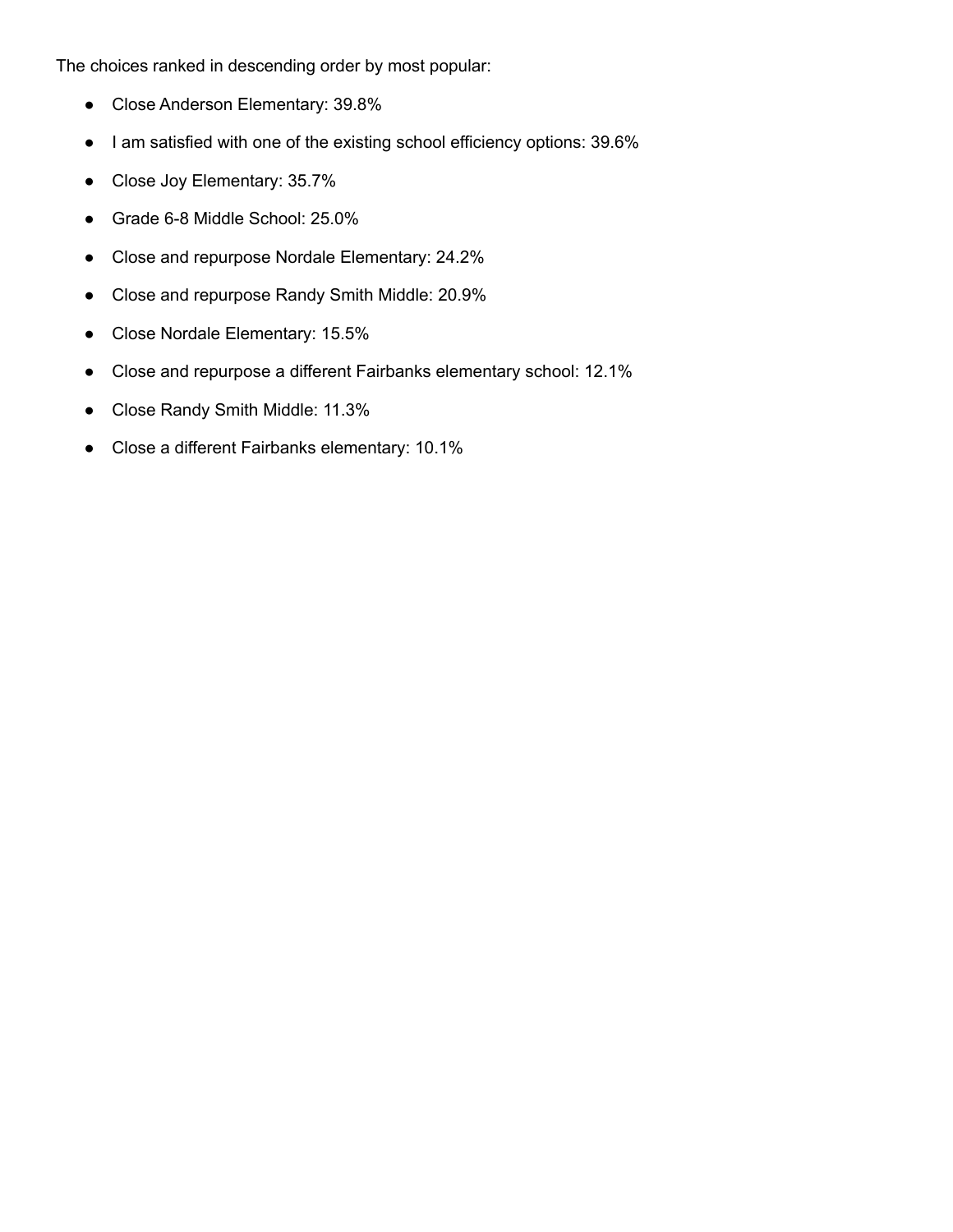### Q1 I am a:

Answered: 2,572 Skipped: 13



| <b>ANSWER CHOICES</b>    | <b>RESPONSES</b> |       |
|--------------------------|------------------|-------|
| Parent or guardian       | 80.25%           | 2,064 |
| Student (age 13+)        | 0.86%            | 22    |
| <b>District Employee</b> | 25.31%           | 651   |
| Community member         | 12.01%           | 309   |
| Total Respondents: 2,572 |                  |       |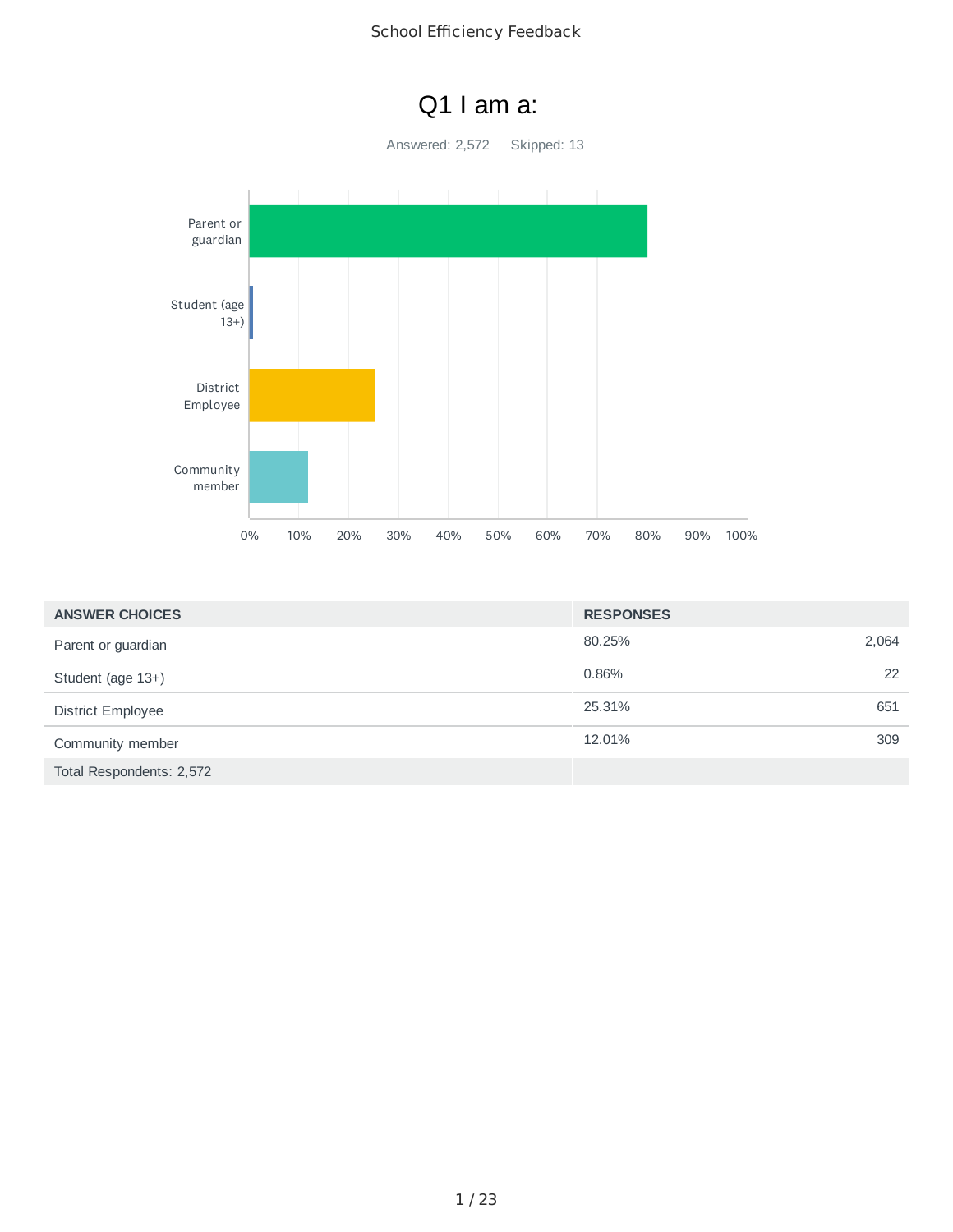### Q2 Parent/Guardians: Select the school where your student is enrolled. If you have multiple students, please select more than one school.

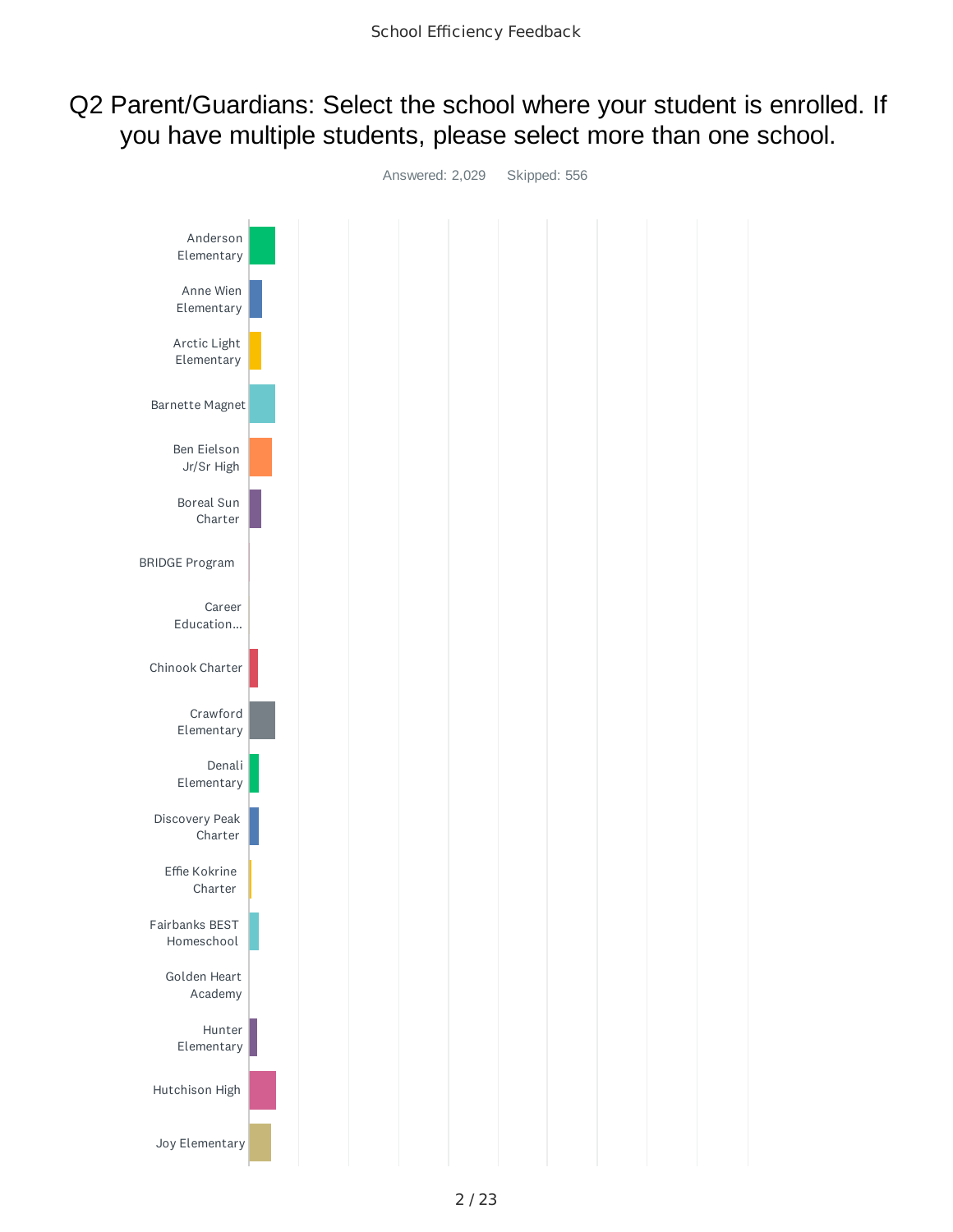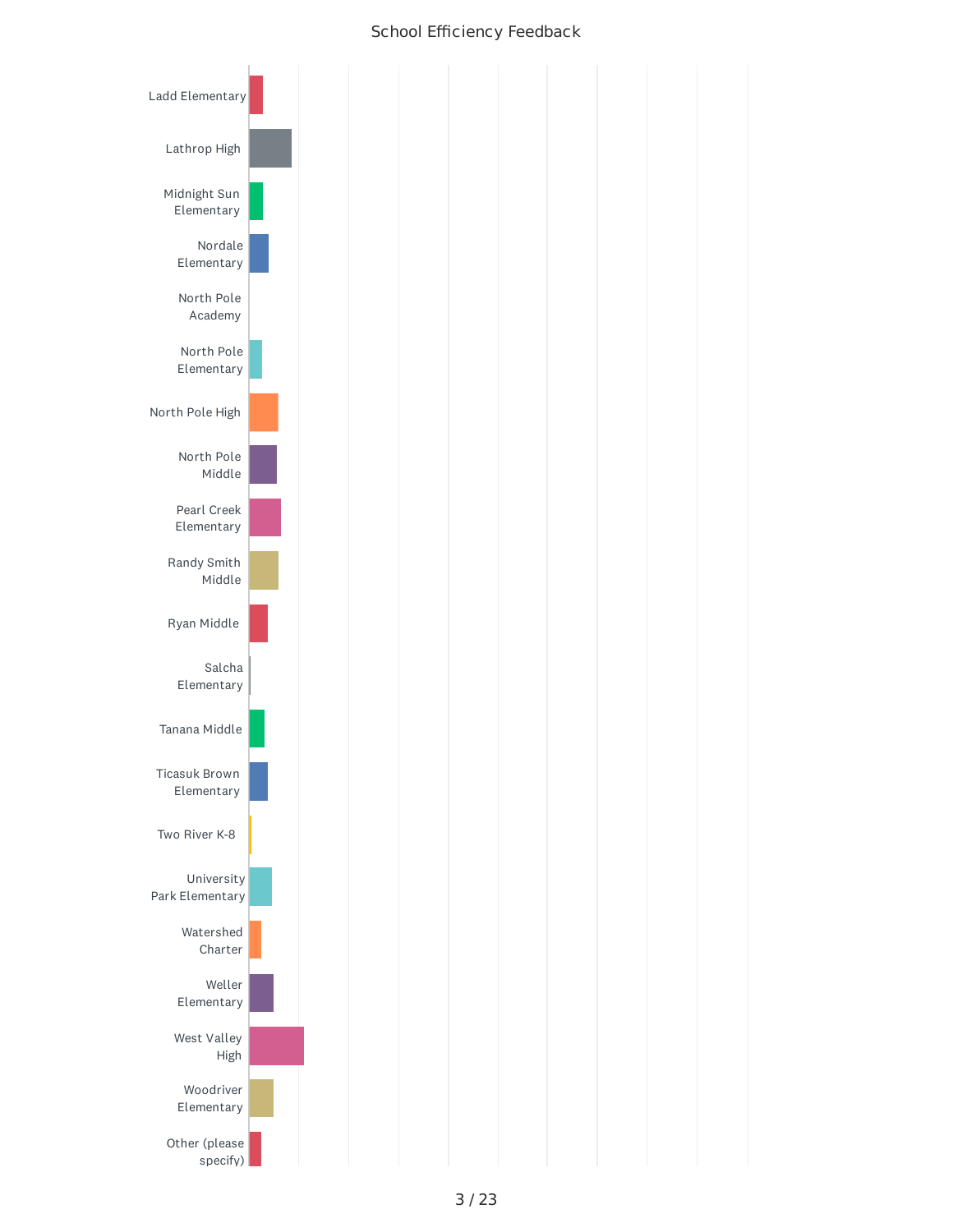| the control of the property of the |  |  |                                          |  |  |  |
|------------------------------------|--|--|------------------------------------------|--|--|--|
| 0%                                 |  |  | 10% 20% 30% 40% 50% 60% 70% 80% 90% 100% |  |  |  |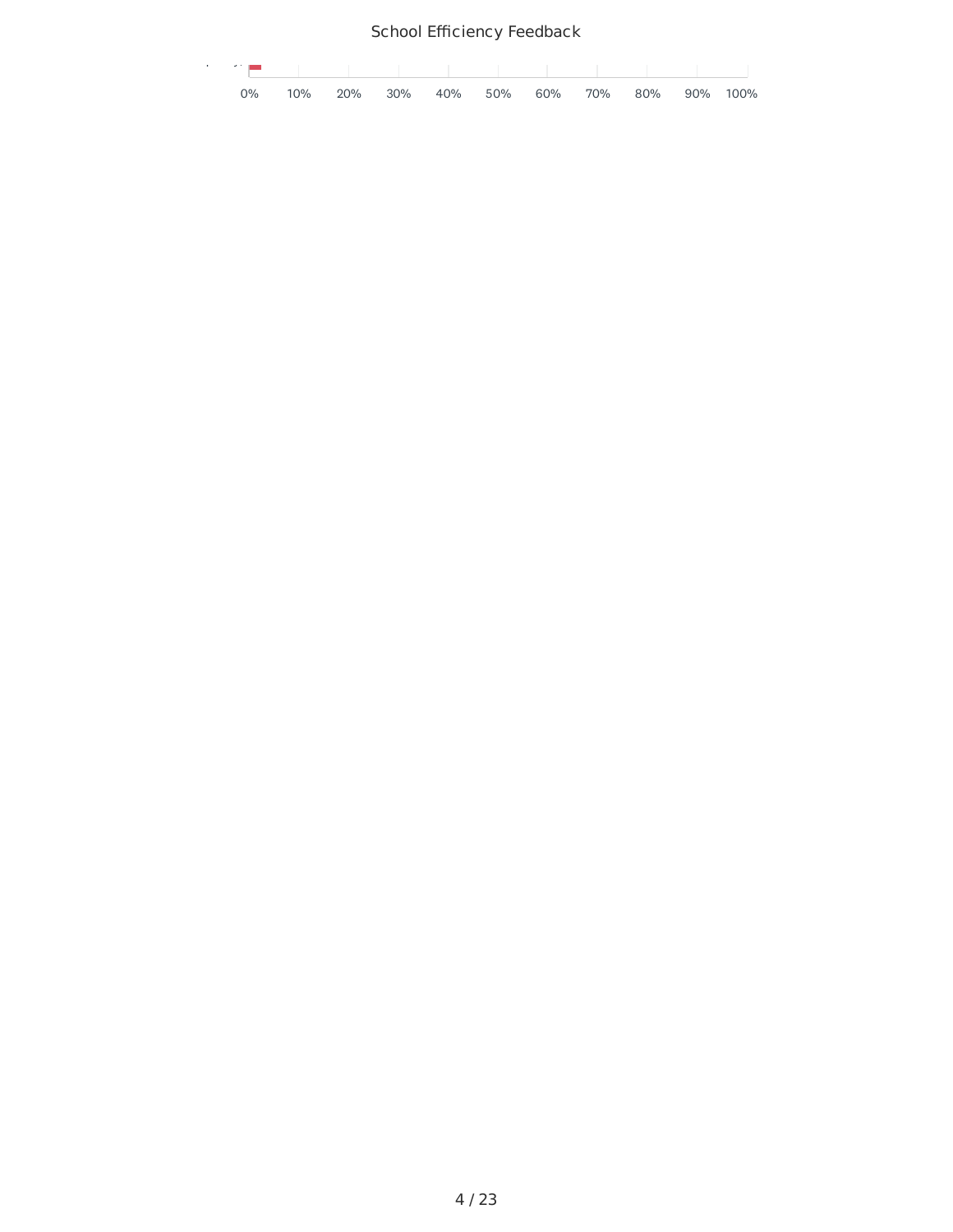| <b>ANSWER CHOICES</b>           | <b>RESPONSES</b> |              |
|---------------------------------|------------------|--------------|
| Anderson Elementary             | 5.42%            | 110          |
| Anne Wien Elementary            | 2.86%            | 58           |
| Arctic Light Elementary         | 2.51%            | 51           |
| <b>Barnette Magnet</b>          | 5.37%            | 109          |
| Ben Eielson Jr/Sr High          | 4.78%            | 97           |
| <b>Boreal Sun Charter</b>       | 2.56%            | 52           |
| <b>BRIDGE Program</b>           | 0.20%            | 4            |
| Career Education Center (CEC)   | 0.20%            | 4            |
| Chinook Charter                 | 1.87%            | 38           |
| Crawford Elementary             | 5.32%            | 108          |
| Denali Elementary               | 2.07%            | 42           |
| Discovery Peak Charter          | 2.12%            | 43           |
| Effie Kokrine Charter           | 0.64%            | 13           |
| Fairbanks BEST Homeschool       | 2.07%            | 42           |
| Golden Heart Academy            | 0.00%            | $\mathbf 0$  |
| Hunter Elementary               | 1.72%            | 35           |
| Hutchison High                  | 5.52%            | 112          |
| Joy Elementary                  | 4.44%            | 90           |
| Ladd Elementary                 | 2.91%            | 59           |
| Lathrop High                    | 8.82%            | 179          |
| Midnight Sun Elementary         | 2.96%            | 60           |
| Nordale Elementary              | 4.04%            | 82           |
| North Pole Academy              | 0.05%            | $\mathbf{1}$ |
| North Pole Elementary           | 2.86%            | 58           |
| North Pole High                 | 6.01%            | 122          |
| North Pole Middle               | 5.72%            | 116          |
| Pearl Creek Elementary          | 6.51%            | 132          |
| Randy Smith Middle              | 5.96%            | 121          |
| Ryan Middle                     | 3.94%            | 80           |
| Salcha Elementary               | 0.49%            | 10           |
| Tanana Middle                   | 3.20%            | 65           |
| <b>Ticasuk Brown Elementary</b> | 3.79%            | 77           |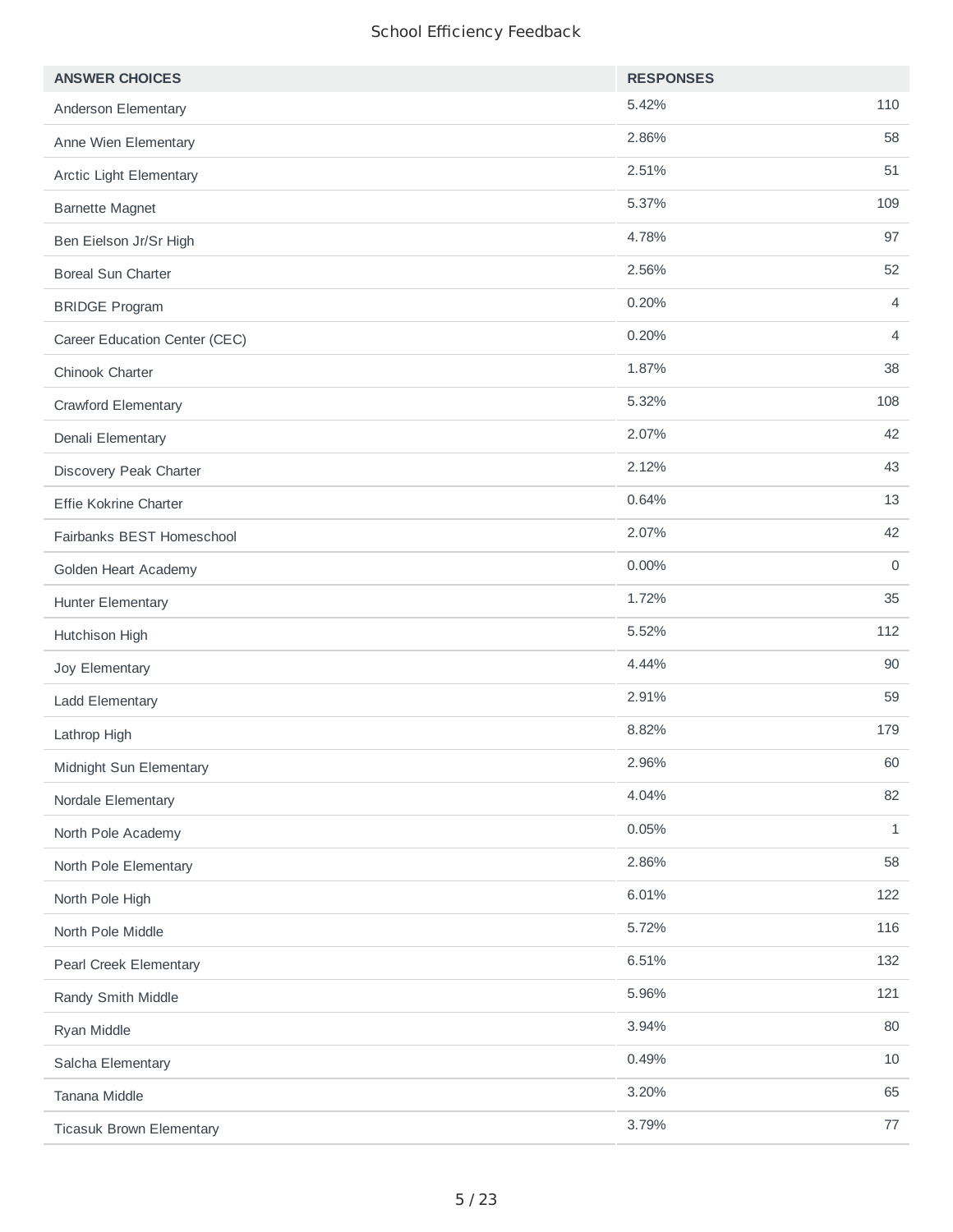| Two River K-8<br>University Park Elementary | 0.54%<br>4.78% | 11<br>97 |
|---------------------------------------------|----------------|----------|
| <b>Watershed Charter</b>                    | 2.46%          | 50       |
| <b>Weller Elementary</b>                    | 5.17%          | 105      |
| West Valley High                            | 11.14%         | 226      |
| <b>Woodriver Elementary</b>                 | 5.17%          | 105      |
| Other (please specify)                      | 2.56%          | 52       |
| Total Respondents: 2,029                    |                |          |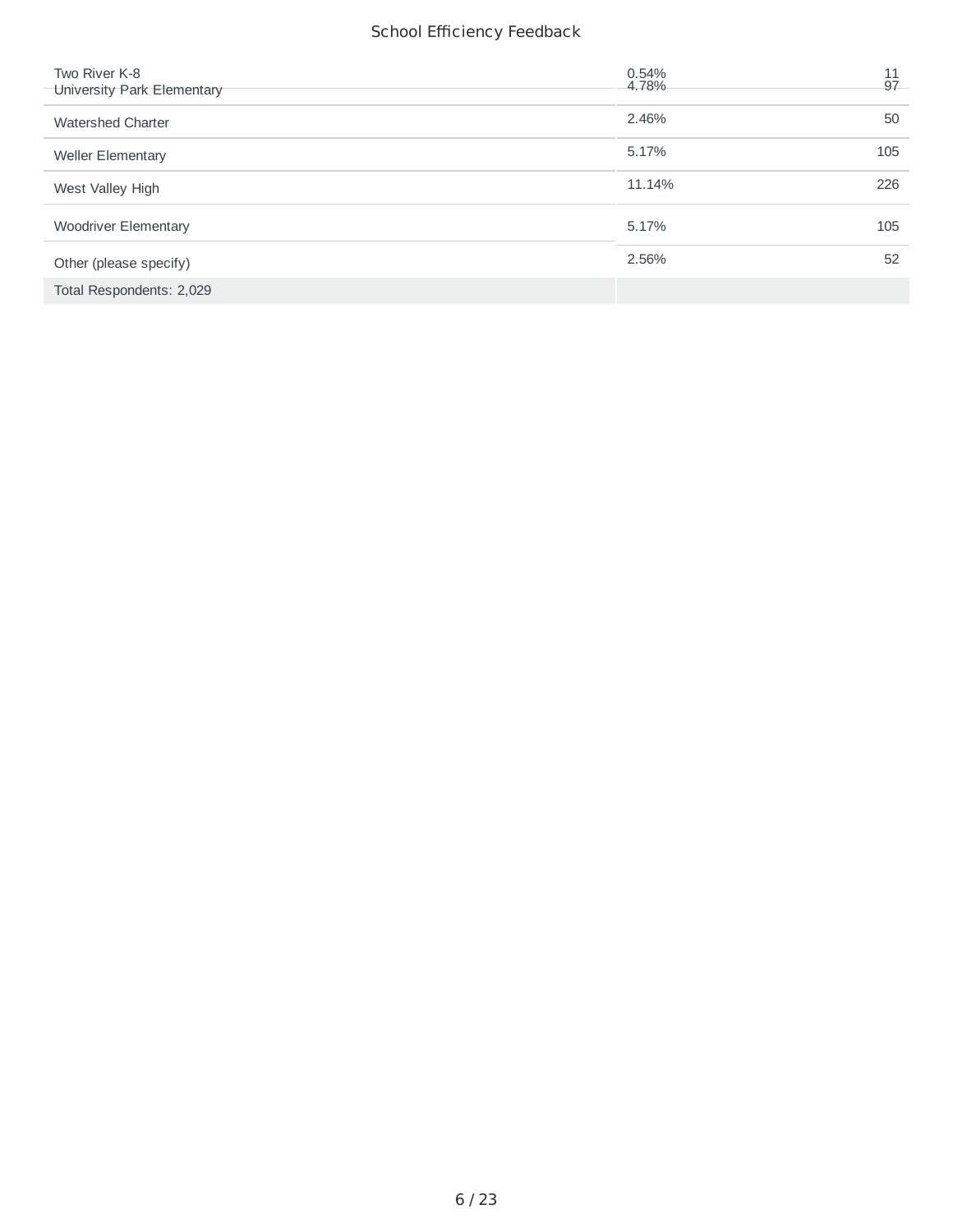### Q3 Select the grade your student is in - if you have more than one student, select multiple grades.

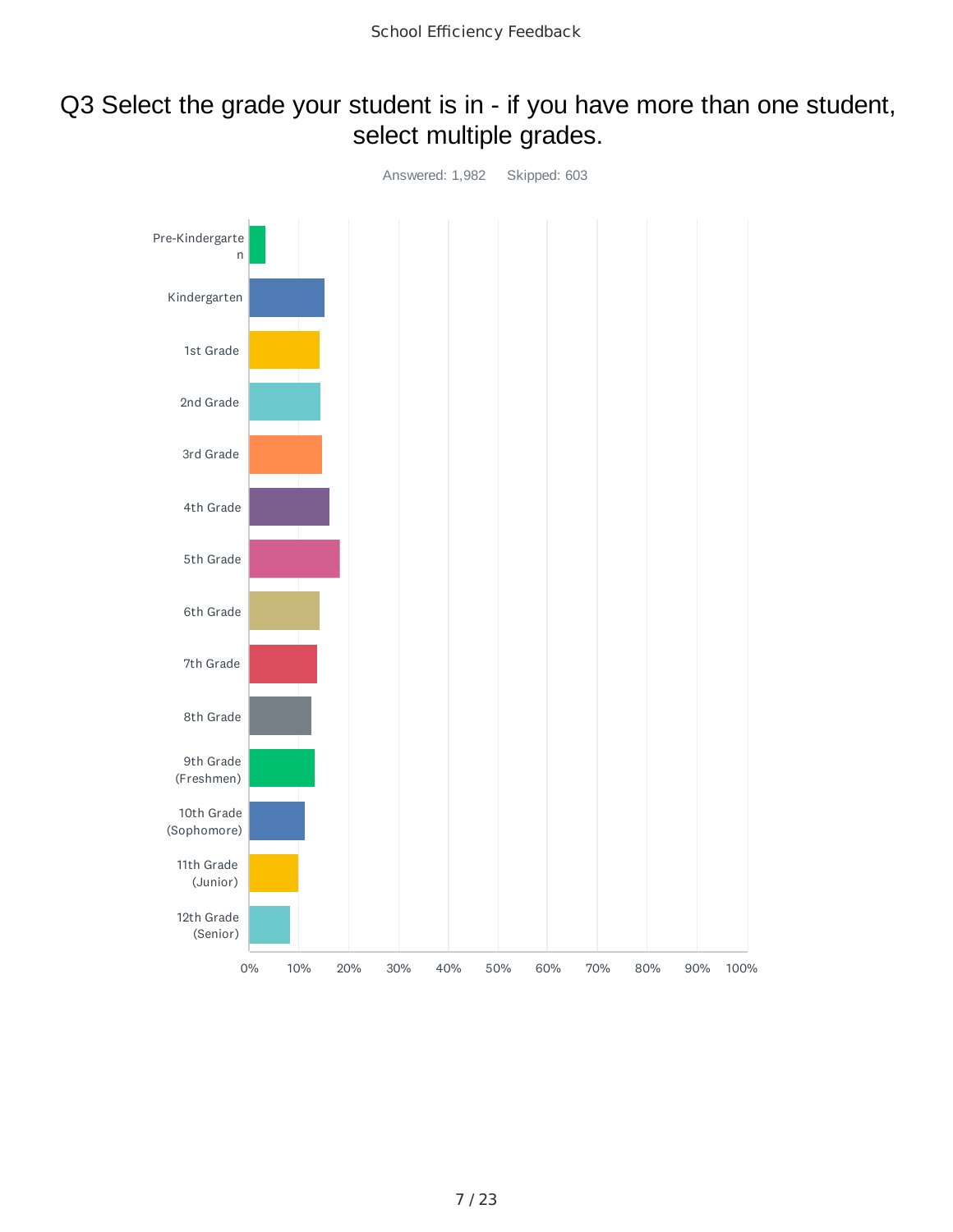| <b>ANSWER CHOICES</b>    | <b>RESPONSES</b> |     |
|--------------------------|------------------|-----|
| Pre-Kindergarten         | 3.43%            | 68  |
| Kindergarten             | 15.29%           | 303 |
| 1st Grade                | 14.33%           | 284 |
| 2nd Grade                | 14.58%           | 289 |
| 3rd Grade                | 14.73%           | 292 |
| 4th Grade                | 16.20%           | 321 |
| 5th Grade                | 18.31%           | 363 |
| 6th Grade                | 14.23%           | 282 |
| 7th Grade                | 13.77%           | 273 |
| 8th Grade                | 12.56%           | 249 |
| 9th Grade (Freshmen)     | 13.12%           | 260 |
| 10th Grade (Sophomore)   | 11.30%           | 224 |
| 11th Grade (Junior)      | 9.99%            | 198 |
| 12th Grade (Senior)      | 8.38%            | 166 |
| Total Respondents: 1,982 |                  |     |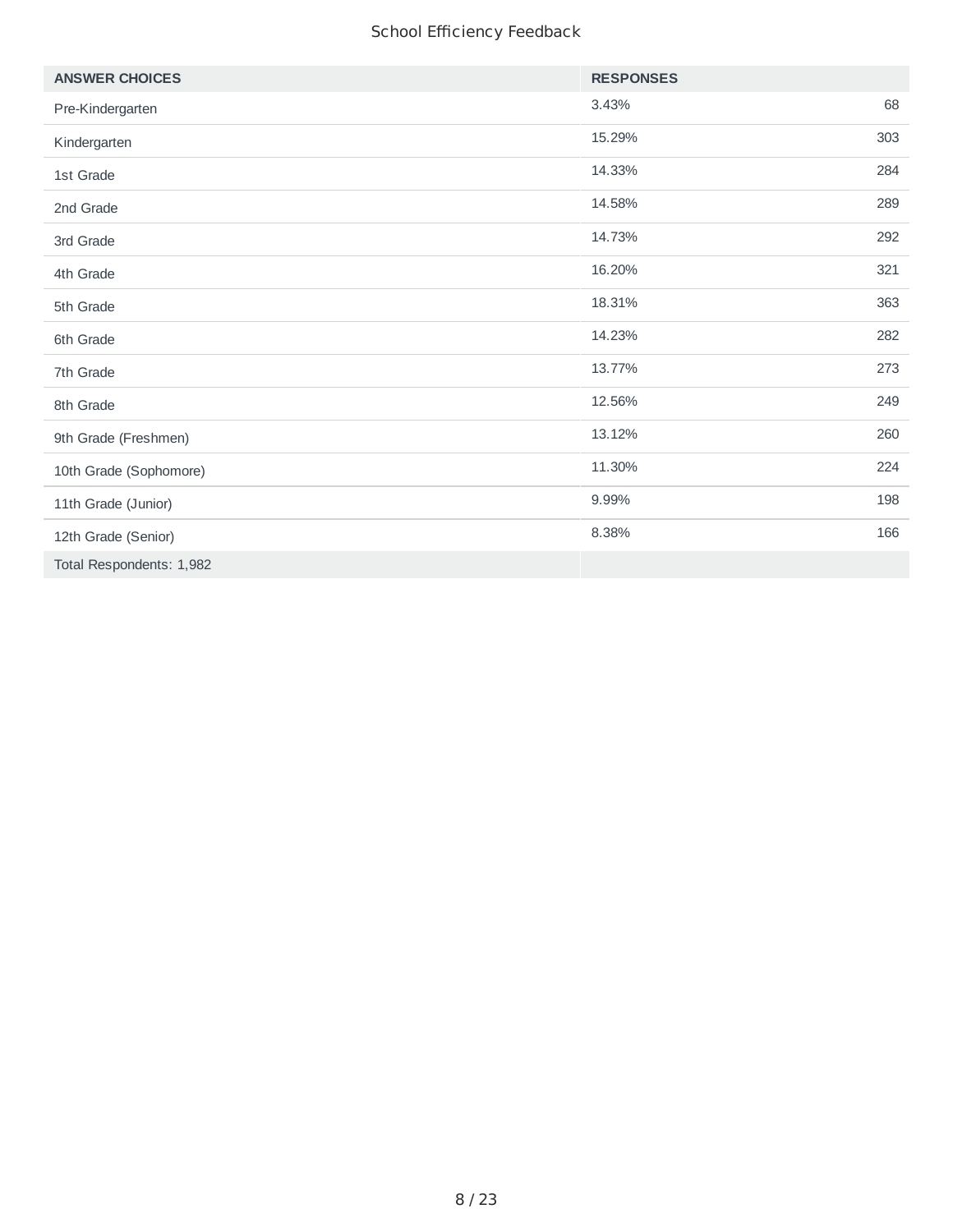# Q4 Are you a district employee? (Jumps you to the applicable section)



| <b>ANSWER CHOICES</b> | <b>RESPONSES</b> |
|-----------------------|------------------|
| Yes                   | 17.44%<br>357    |
| <b>No</b>             | 82.56%<br>1,690  |
| <b>TOTAL</b>          | 2,047            |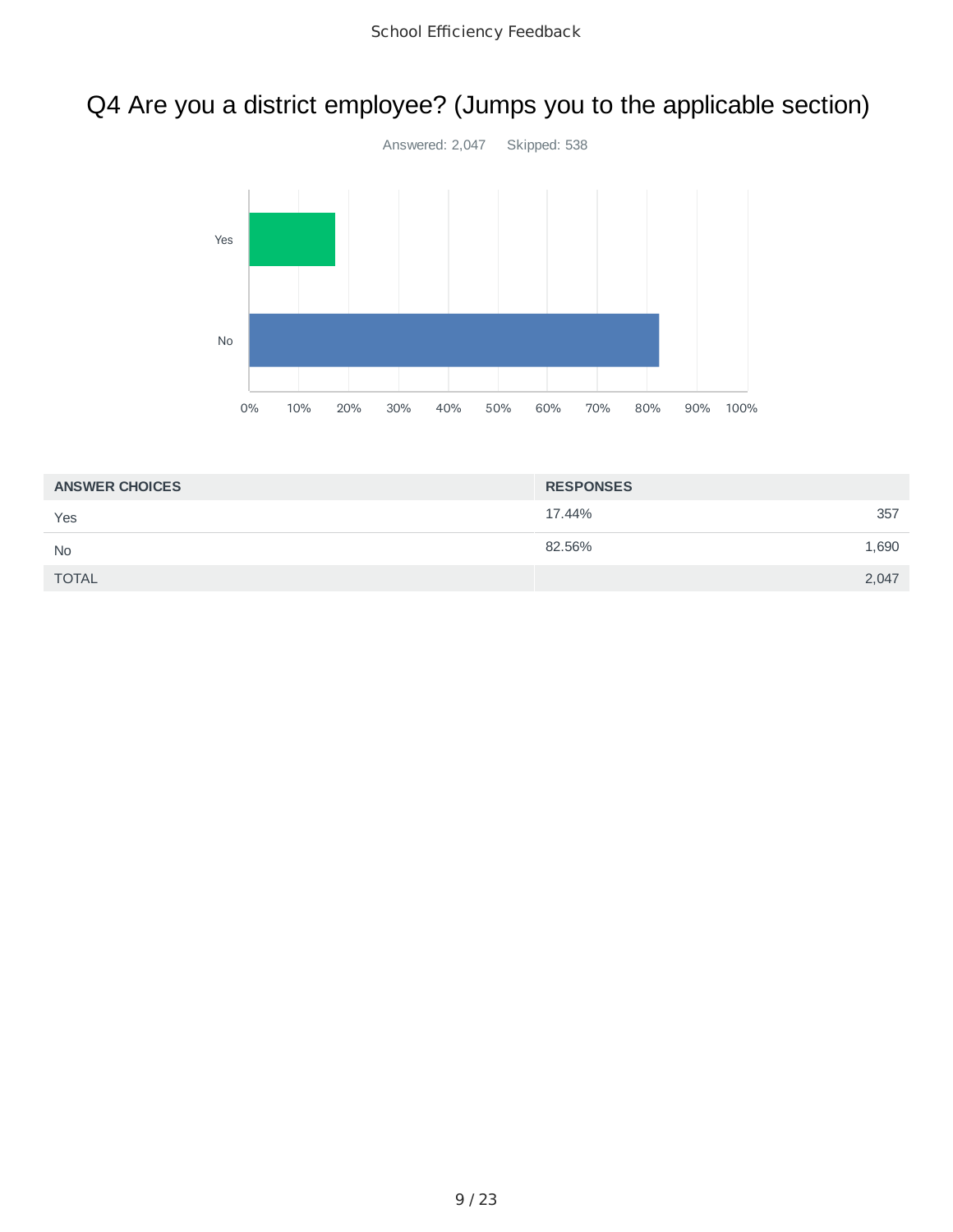

### Q5 District Staff: Select which building you're assigned to.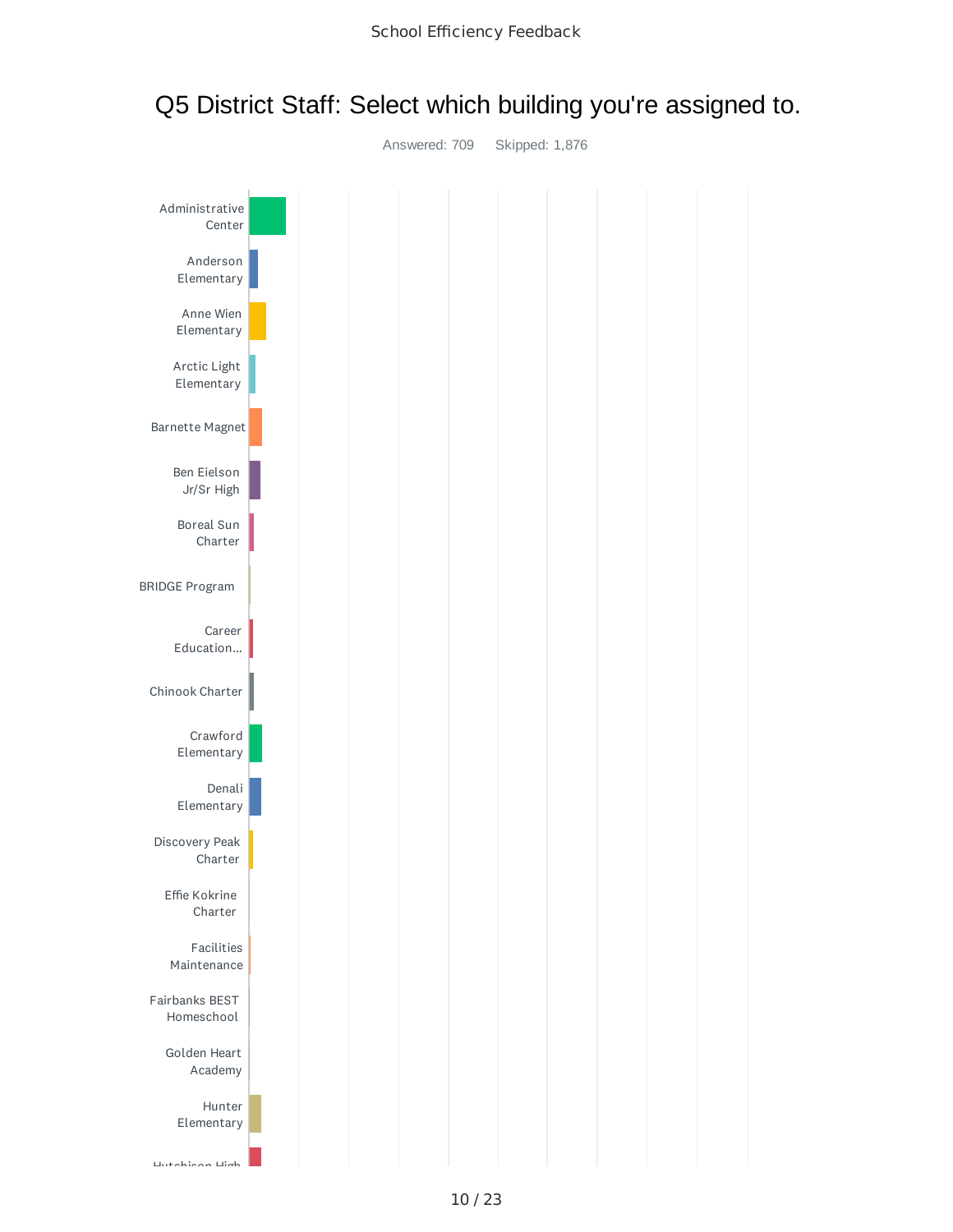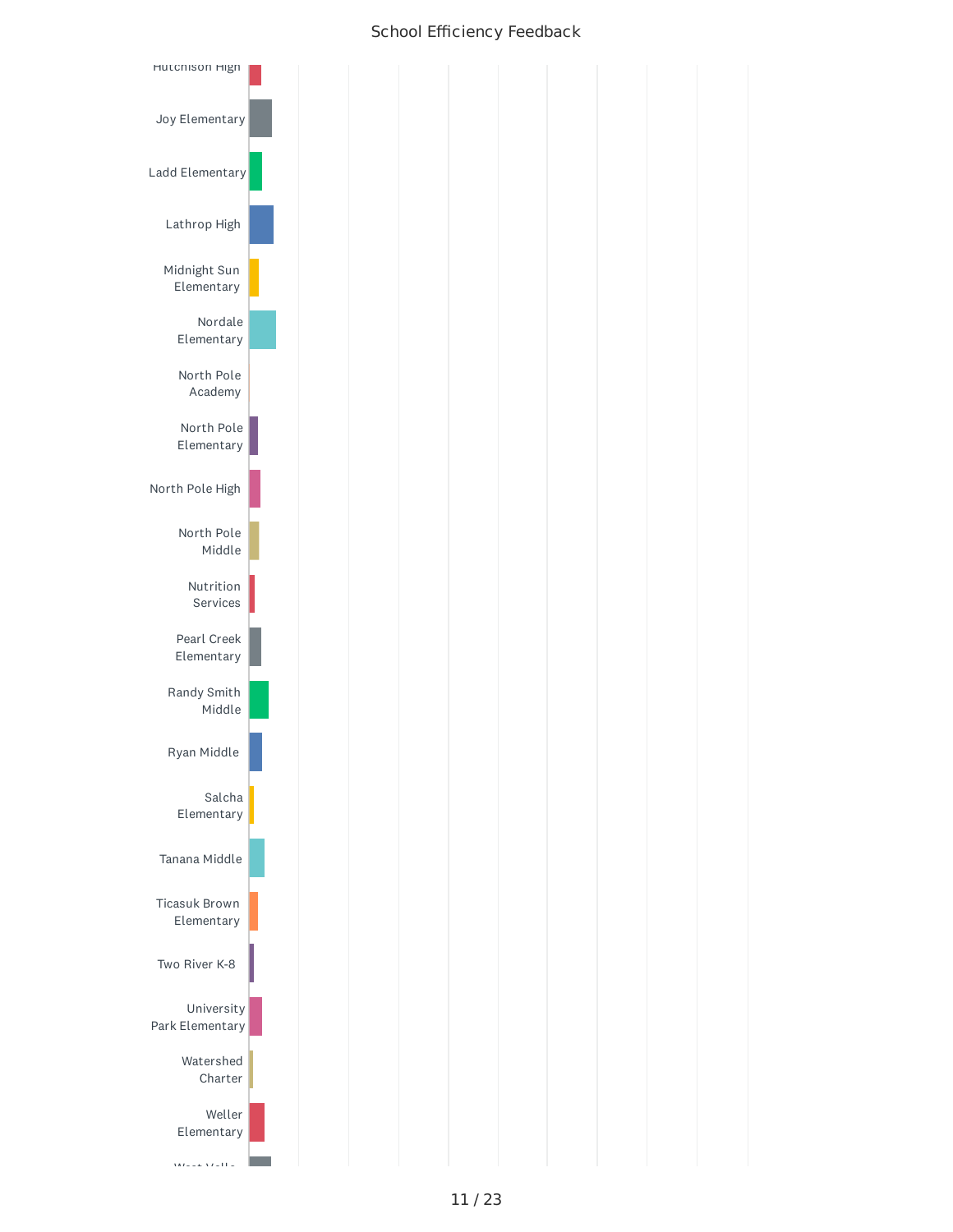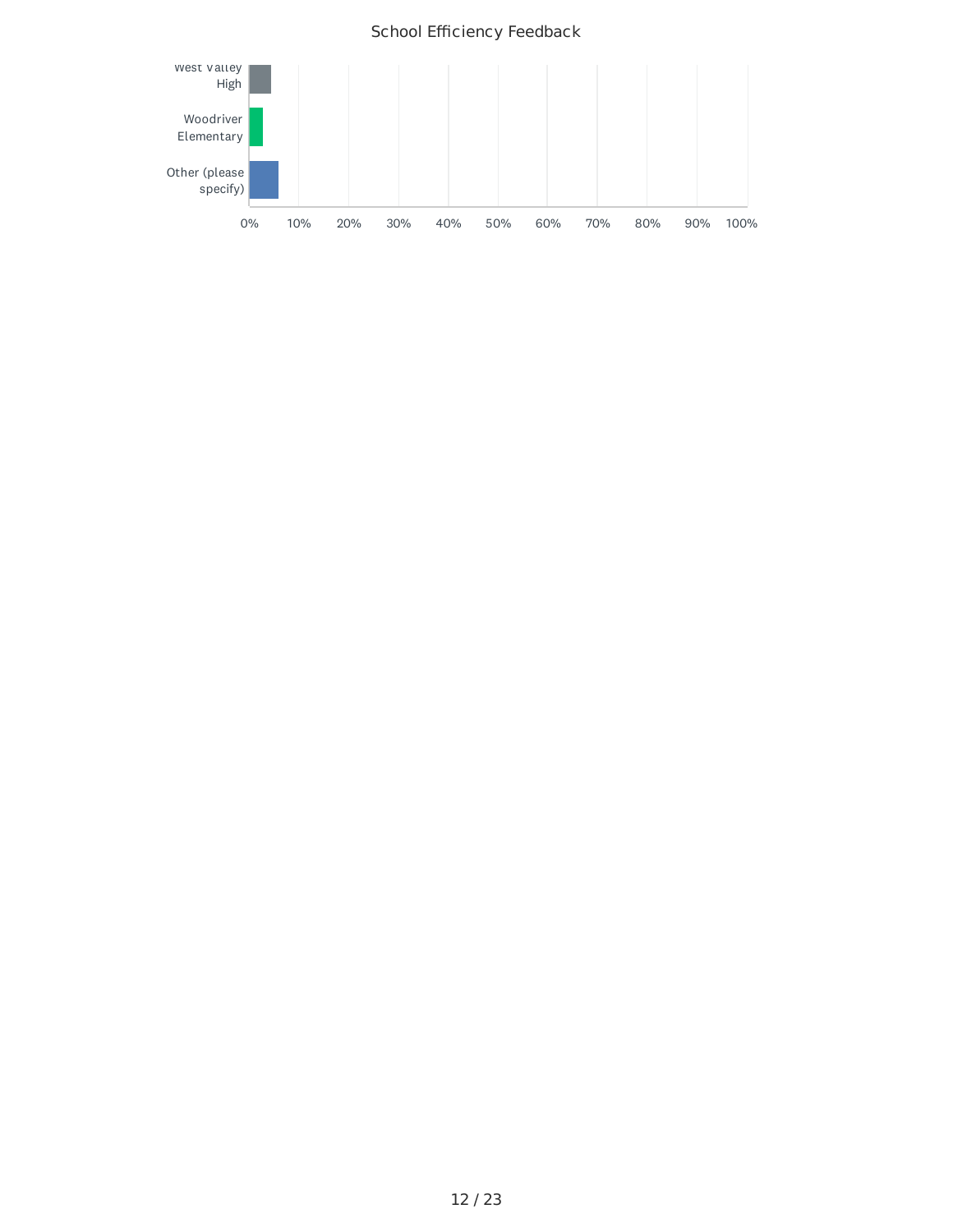| <b>ANSWER CHOICES</b>         | <b>RESPONSES</b> |                |
|-------------------------------|------------------|----------------|
| Administrative Center         | 7.48%            | 53             |
| Anderson Elementary           | 1.97%            | 14             |
| Anne Wien Elementary          | 3.53%            | 25             |
| Arctic Light Elementary       | 1.55%            | 11             |
| <b>Barnette Magnet</b>        | 2.68%            | 19             |
| Ben Eielson Jr/Sr High        | 2.40%            | 17             |
| <b>Boreal Sun Charter</b>     | 1.13%            | 8              |
| <b>BRIDGE Program</b>         | 0.42%            | 3              |
| Career Education Center (CEC) | 0.85%            | 6              |
| Chinook Charter               | 1.13%            | 8              |
| Crawford Elementary           | 2.68%            | 19             |
| Denali Elementary             | 2.54%            | 18             |
| Discovery Peak Charter        | 0.85%            | 6              |
| Effie Kokrine Charter         | 0.28%            | $\overline{c}$ |
| <b>Facilities Maintenance</b> | 0.42%            | 3              |
| Fairbanks BEST Homeschool     | 0.28%            | $\overline{2}$ |
| Golden Heart Academy          | 0.14%            | $\mathbf{1}$   |
| <b>Hunter Elementary</b>      | 2.54%            | 18             |
| Hutchison High                | 2.54%            | 18             |
| Joy Elementary                | 4.65%            | 33             |
| Ladd Elementary               | 2.68%            | 19             |
| Lathrop High                  | 5.08%            | 36             |
| Midnight Sun Elementary       | 2.12%            | 15             |
| Nordale Elementary            | 5.50%            | 39             |
| North Pole Academy            | 0.14%            | $\mathbf{1}$   |
| North Pole Elementary         | 1.83%            | 13             |
| North Pole High               | 2.26%            | 16             |
| North Pole Middle             | 2.12%            | 15             |
| <b>Nutrition Services</b>     | 1.27%            | 9              |
| Pearl Creek Elementary        | 2.54%            | 18             |
| Randy Smith Middle            | 4.09%            | 29             |
| Ryan Middle                   | 2.68%            | 19             |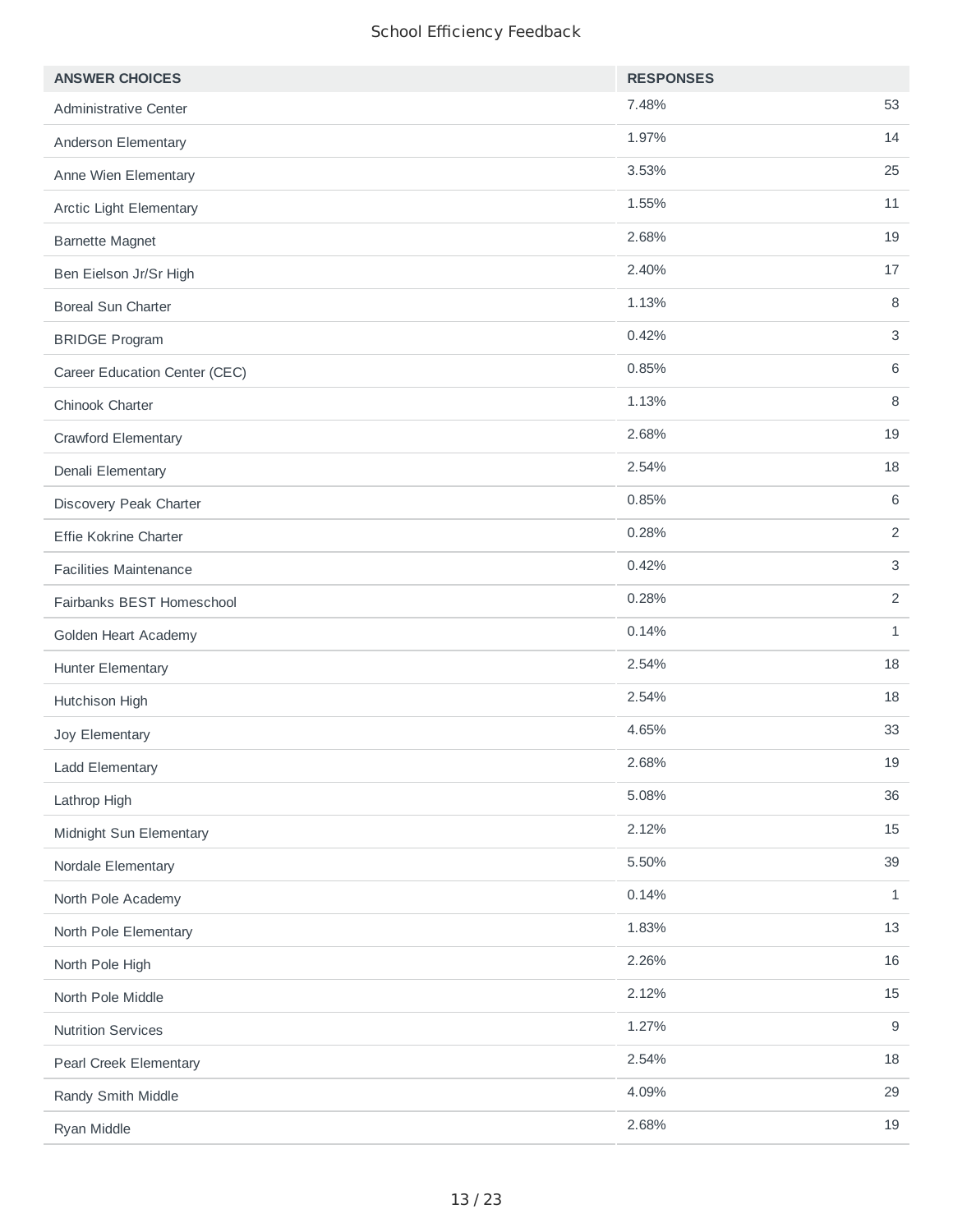| Salcha Elementary<br>Tanana Middle | 1.13%<br>3.24% | 8<br>23 |
|------------------------------------|----------------|---------|
| <b>Ticasuk Brown Elementary</b>    | 1.97%          | 14      |
| Two River K-8                      | 1.13%          | 8       |
| University Park Elementary         | 2.82%          | 20      |
| <b>Watershed Charter</b>           | 0.85%          | 6       |
| <b>Weller Elementary</b>           | 3.10%          | 22      |
| West Valley High                   | 4.51%          | 32      |
| <b>Woodriver Elementary</b>        | 2.96%          | 21      |
| Other (please specify)             | 5.92%          | 42      |
| <b>TOTAL</b>                       |                | 709     |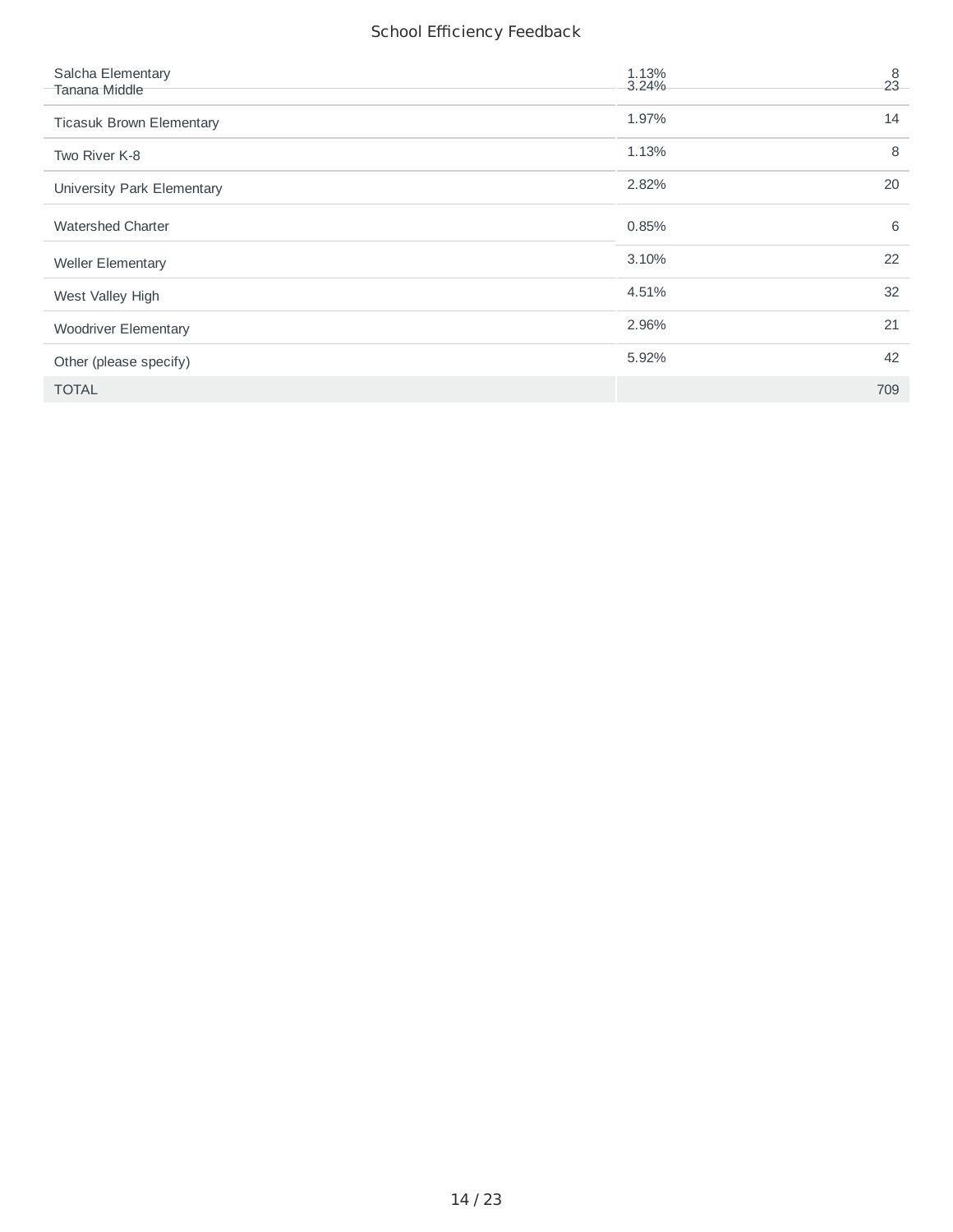

### Q6 Students: Select the school where you are enrolled.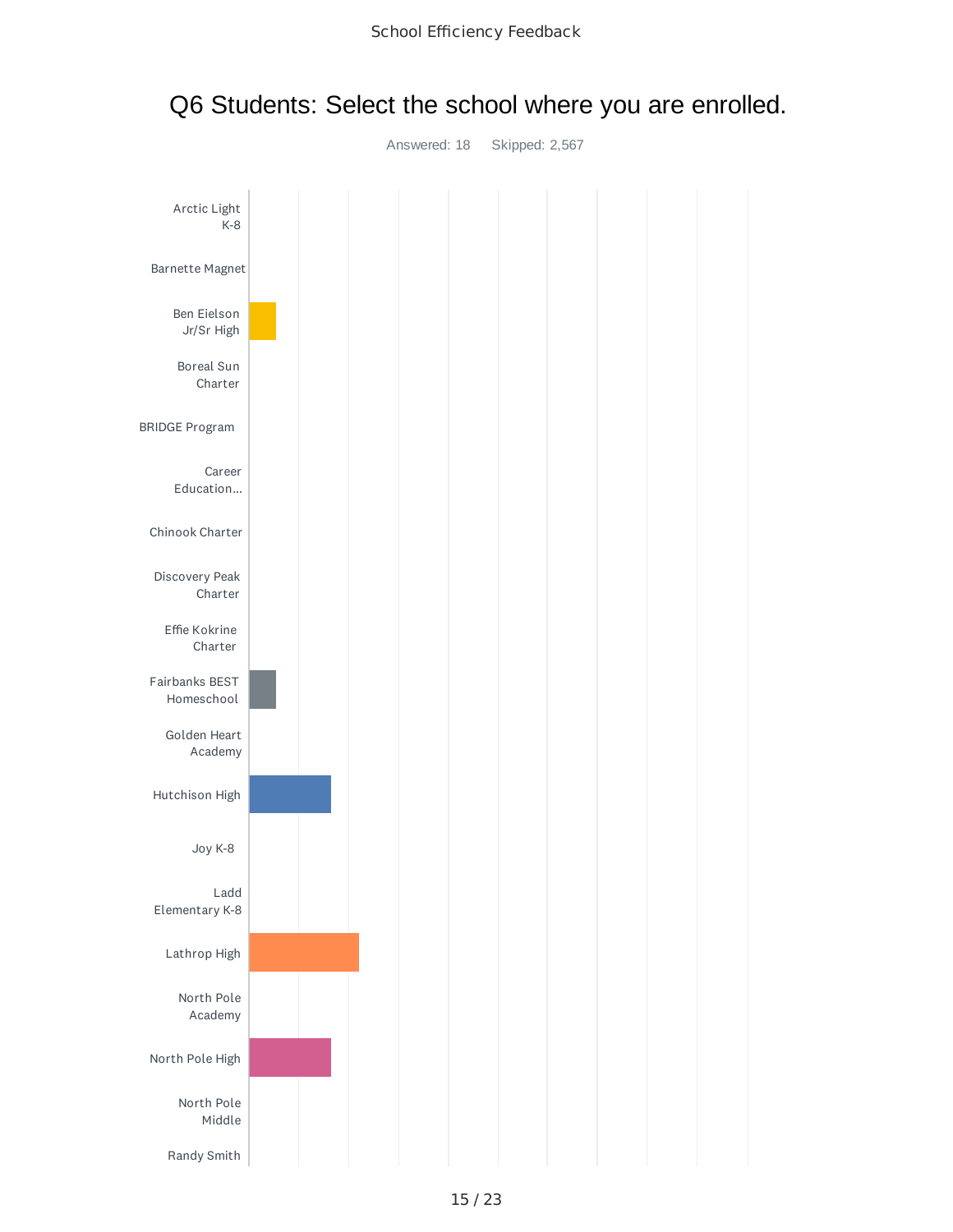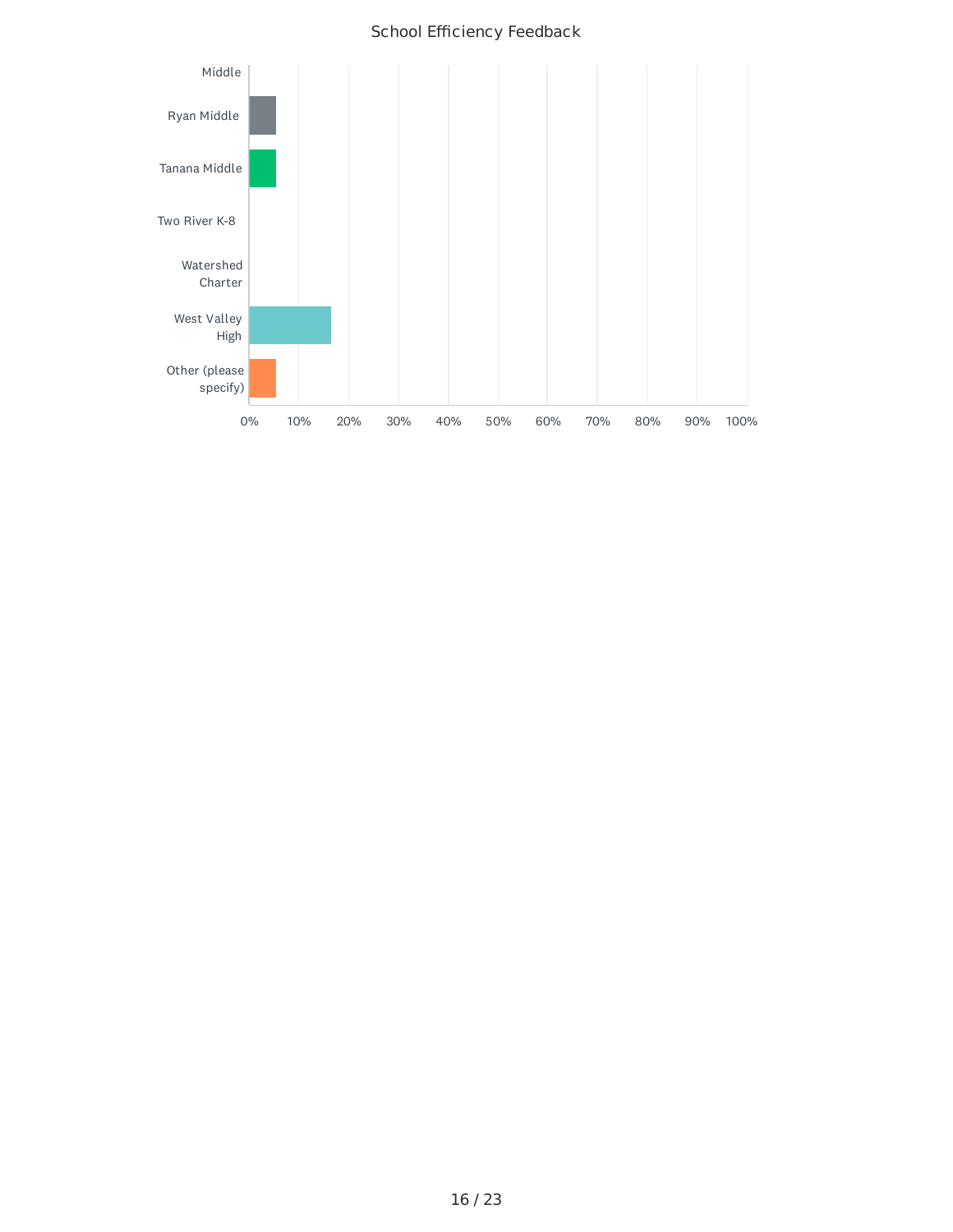| <b>ANSWER CHOICES</b>         | <b>RESPONSES</b> |                           |
|-------------------------------|------------------|---------------------------|
| Arctic Light K-8              | 0.00%            | $\mathbf 0$               |
| <b>Barnette Magnet</b>        | 0.00%            | $\mathsf O$               |
| Ben Eielson Jr/Sr High        | 5.56%            | $\mathbf{1}$              |
| <b>Boreal Sun Charter</b>     | 0.00%            | $\mathbf 0$               |
| <b>BRIDGE Program</b>         | 0.00%            | $\mathsf O$               |
| Career Education Center (CEC) | 0.00%            | $\mathsf{O}\xspace$       |
| Chinook Charter               | 0.00%            | $\mathsf{O}\xspace$       |
| Discovery Peak Charter        | 0.00%            | $\mathbf 0$               |
| Effie Kokrine Charter         | 0.00%            | $\mathsf{O}$              |
| Fairbanks BEST Homeschool     | 5.56%            | $\mathbf{1}$              |
| Golden Heart Academy          | 0.00%            | $\mathsf{O}$              |
| Hutchison High                | 16.67%           | $\sqrt{3}$                |
| Joy K-8                       | 0.00%            | $\mathsf{O}$              |
| Ladd Elementary K-8           | 0.00%            | $\mathbf 0$               |
| Lathrop High                  | 22.22%           | $\overline{4}$            |
| North Pole Academy            | 0.00%            | $\mathbf 0$               |
| North Pole High               | 16.67%           | $\ensuremath{\mathsf{3}}$ |
| North Pole Middle             | 0.00%            | $\mathbf 0$               |
| Randy Smith Middle            | 0.00%            | $\mathsf{O}$              |
| Ryan Middle                   | 5.56%            | $\mathbf{1}$              |
| Tanana Middle                 | 5.56%            | $1\,$                     |
| Two River K-8                 | 0.00%            | $\mathsf{O}\xspace$       |
| Watershed Charter             | 0.00%            | $\mathsf{O}\xspace$       |
| West Valley High              | 16.67%           | $\mathbf{3}$              |
| Other (please specify)        | 5.56%            | $\mathbf{1}$              |
| TOTAL                         |                  | $18\,$                    |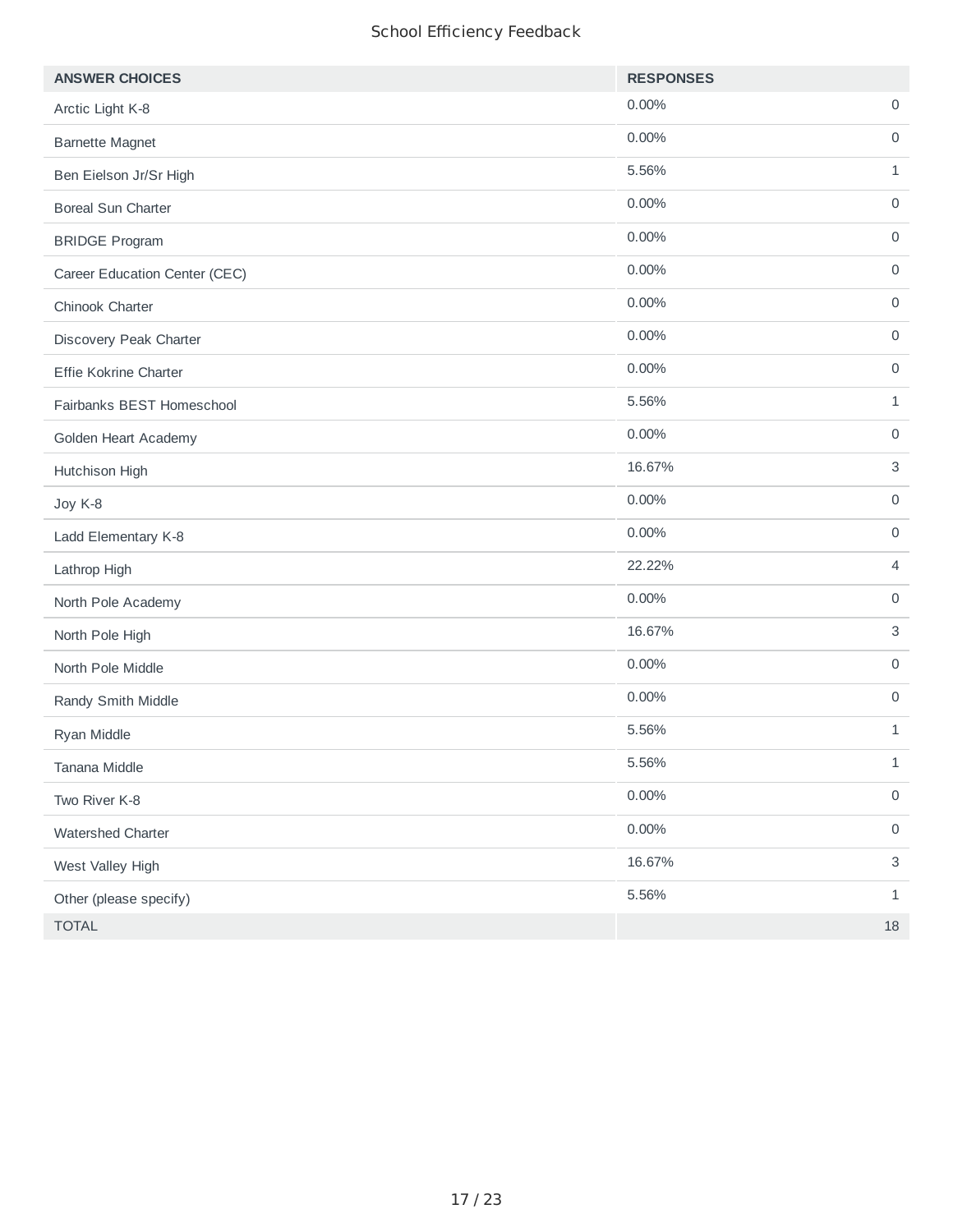

| <b>ANSWER CHOICES</b>  | <b>RESPONSES</b> |                |
|------------------------|------------------|----------------|
| 7th Grade              | 5.88%            | 1              |
| 8th Grade              | 5.88%            | 1              |
| 9th Grade (Freshmen)   | 17.65%           | 3              |
| 10th Grade (Sophomore) | 23.53%           | $\overline{4}$ |
| 11th Grade (Junior)    | 17.65%           | $\mathbf{3}$   |
| 12th Grade (Senior)    | 29.41%           | 5              |
| <b>TOTAL</b>           |                  | 17             |

## Q7 What grade are you in?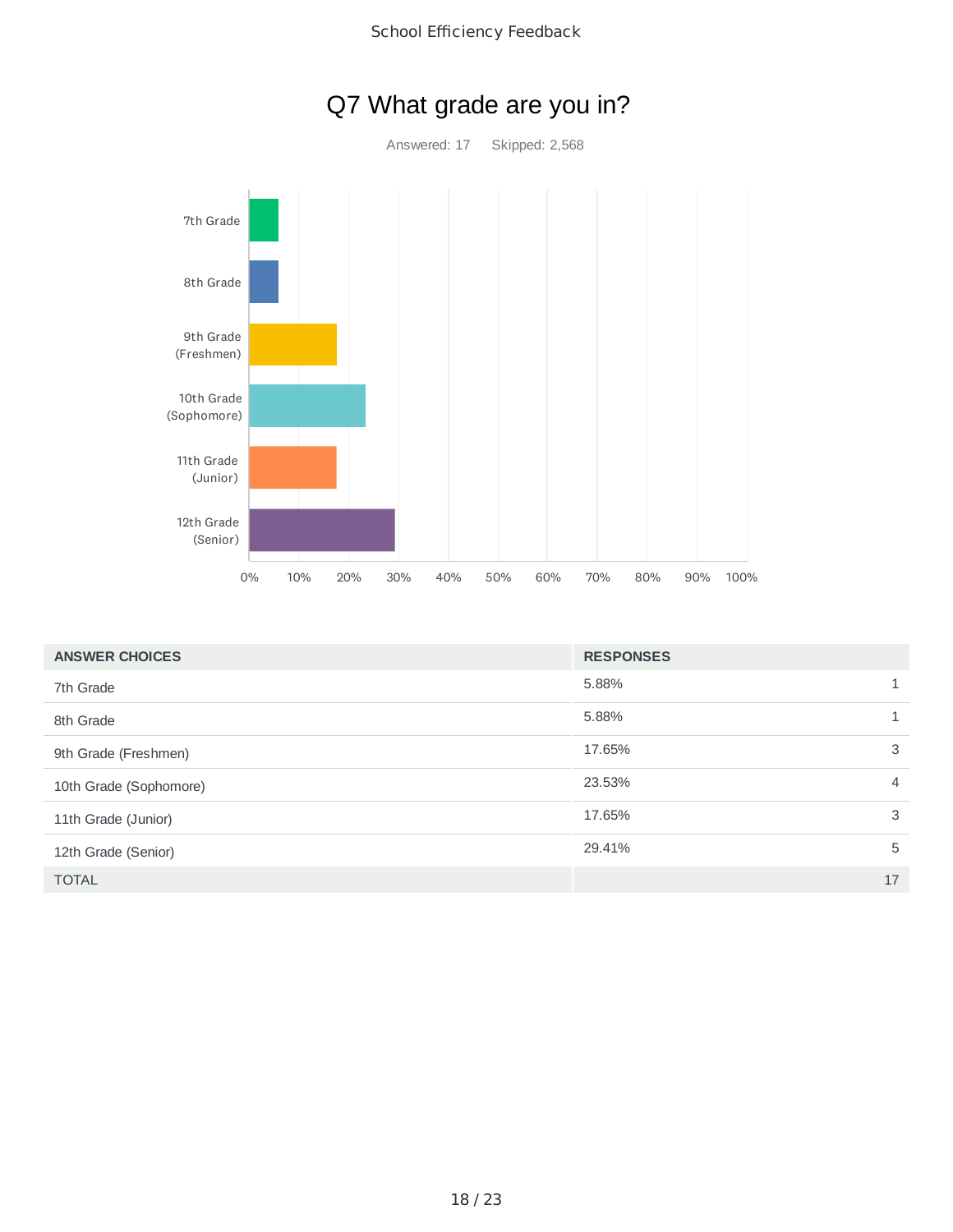

18.41% 446 35.08% 850 23.98%

581 2,423 3.47

13.50% 327

(no label) 9.04% 219

#### School Efficiency Feedback

Q8 I support repurposing a school building.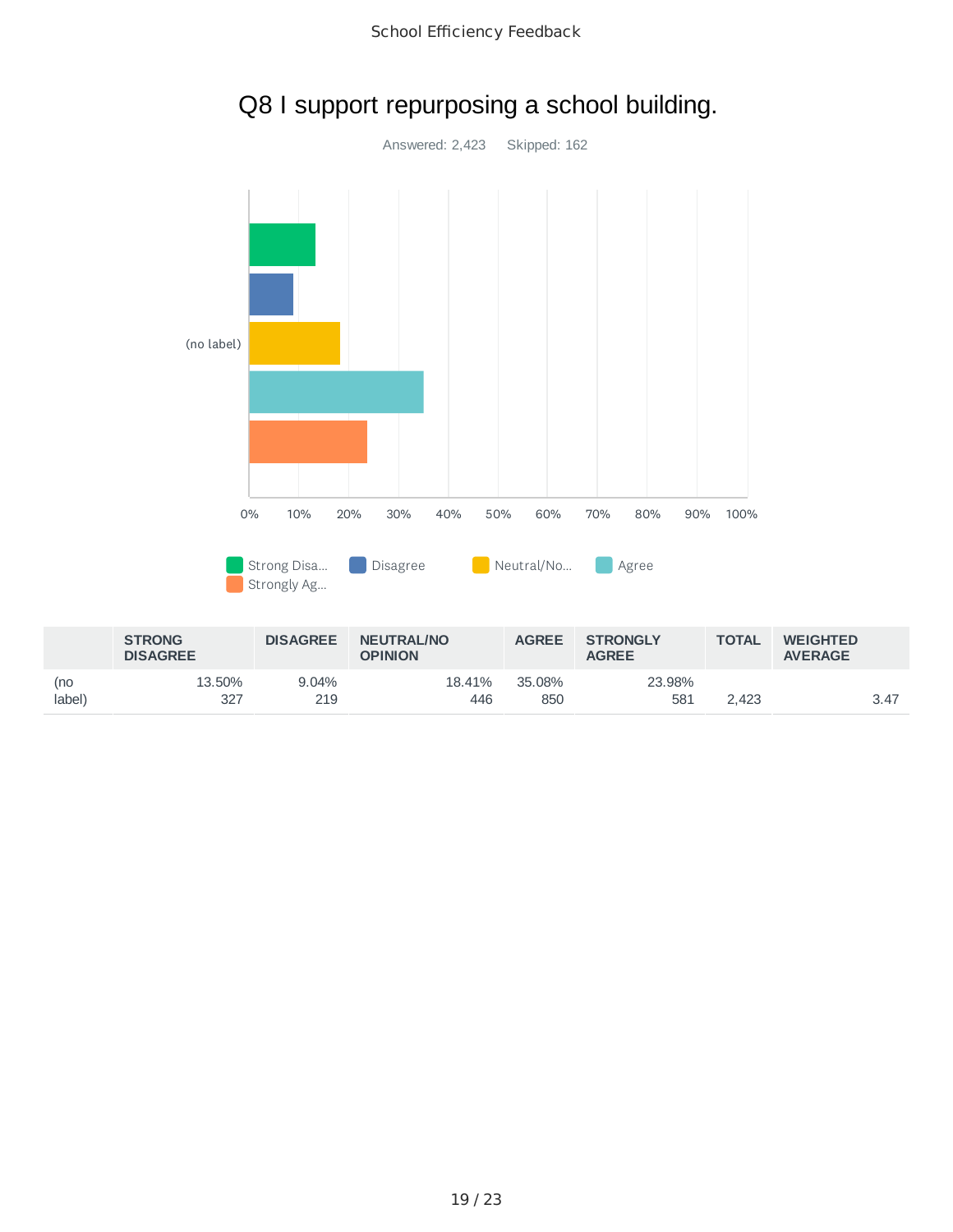



### Q9 I support moving to a grade 6-8 middle school model.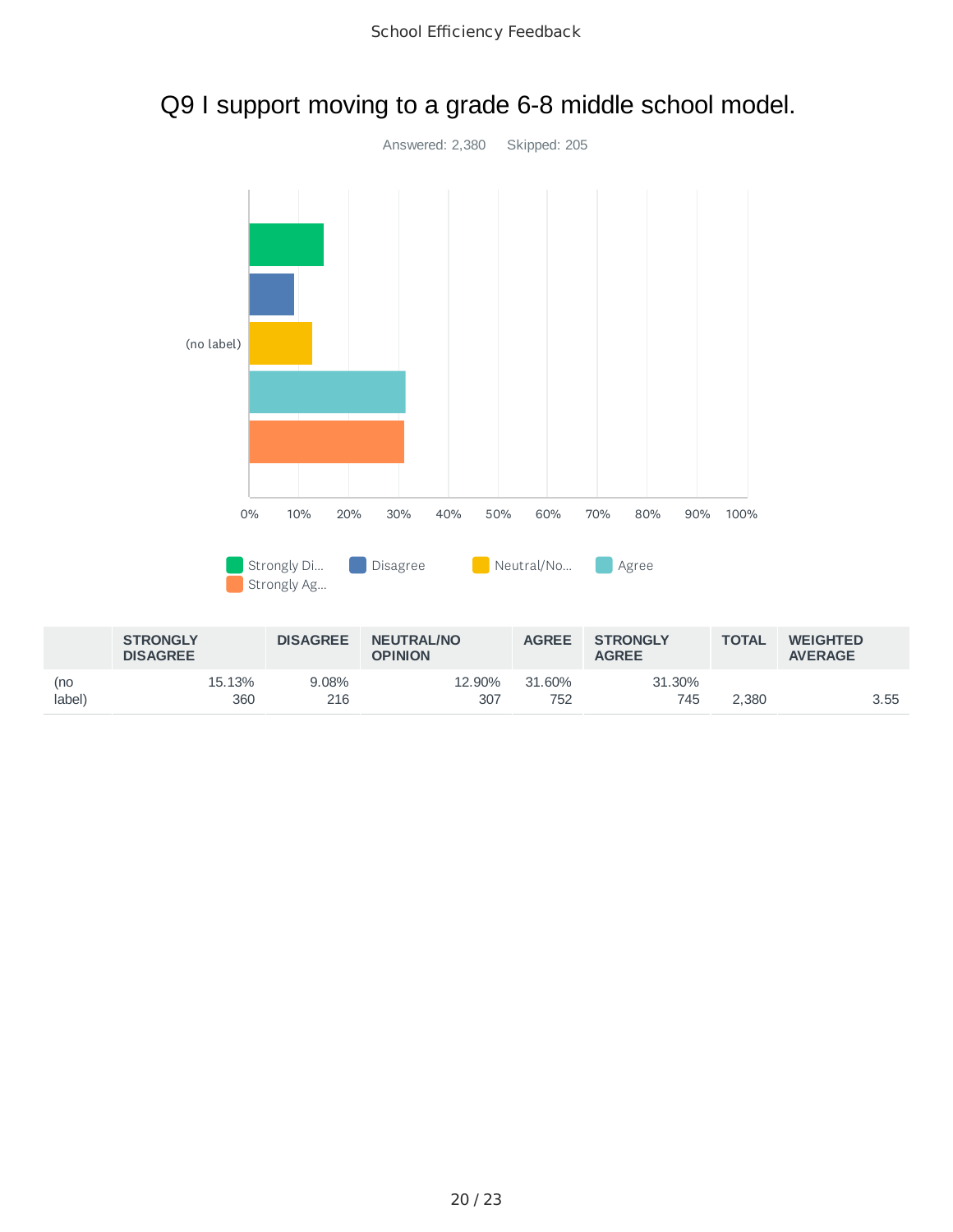

# Q10 Rank the following options with the best choice at the top.

|                                                                                                                                                                                                                                                                                                                                | $\mathbf{1}$  | $\overline{2}$ | 3             | 4               | <b>TOTAL</b> | <b>SCORE</b> |
|--------------------------------------------------------------------------------------------------------------------------------------------------------------------------------------------------------------------------------------------------------------------------------------------------------------------------------|---------------|----------------|---------------|-----------------|--------------|--------------|
| Close Anderson Elementary, Joy Elementary, and Nordale<br>Elementary. Middles schools move to a grade 6-8 configuration and<br>all elementaries move to a grade K-5 configuration (excluding<br>Barnette Magnet and charter schools).                                                                                          | 24.14%<br>525 | 37.06%<br>806  | 27.22%<br>592 | 11.59%<br>252   | 2,175        | 2.74         |
| Close Anderson Elementary and Joy Elementary. Close Nordale<br>Elementary and repurpose the building for alternative learning<br>programs and BEST Homeschool. Middles schools move to a grade<br>6-8 configuration and all elementaries move to a grade K-5<br>configuration (excluding Barnette Magnet and charter schools). | 36.69%<br>798 | 32.69%<br>711  | 20.00%<br>435 | 10.62%<br>231   | 2,175        | 2.95         |
| Close Anderson Elementary and Joy Elementary. Close Randy Smith<br>Middle and repurpose the building for alternative learning programs<br>and BEST Homeschool. No change to school grade bands (stays K-6,<br>7-8 in Fairbanks).                                                                                               | 24.87%<br>541 | 20.78%<br>452  | 40.78%<br>887 | 13.56%<br>295   | 2,175        | 2.57         |
| Make districtwide cuts (equivalent to 60 support positions or 35<br>teachers) and increase class size. Close no schools in 2022-23.<br>School closure will likely still be needed in the following years. No<br>change to school grade bands (stays K-6, 7-8 in Fairbanks).                                                    | 14.30%<br>311 | 9.47%<br>206   | 12.00%<br>261 | 64.23%<br>1,397 | 2,175        | 1.74         |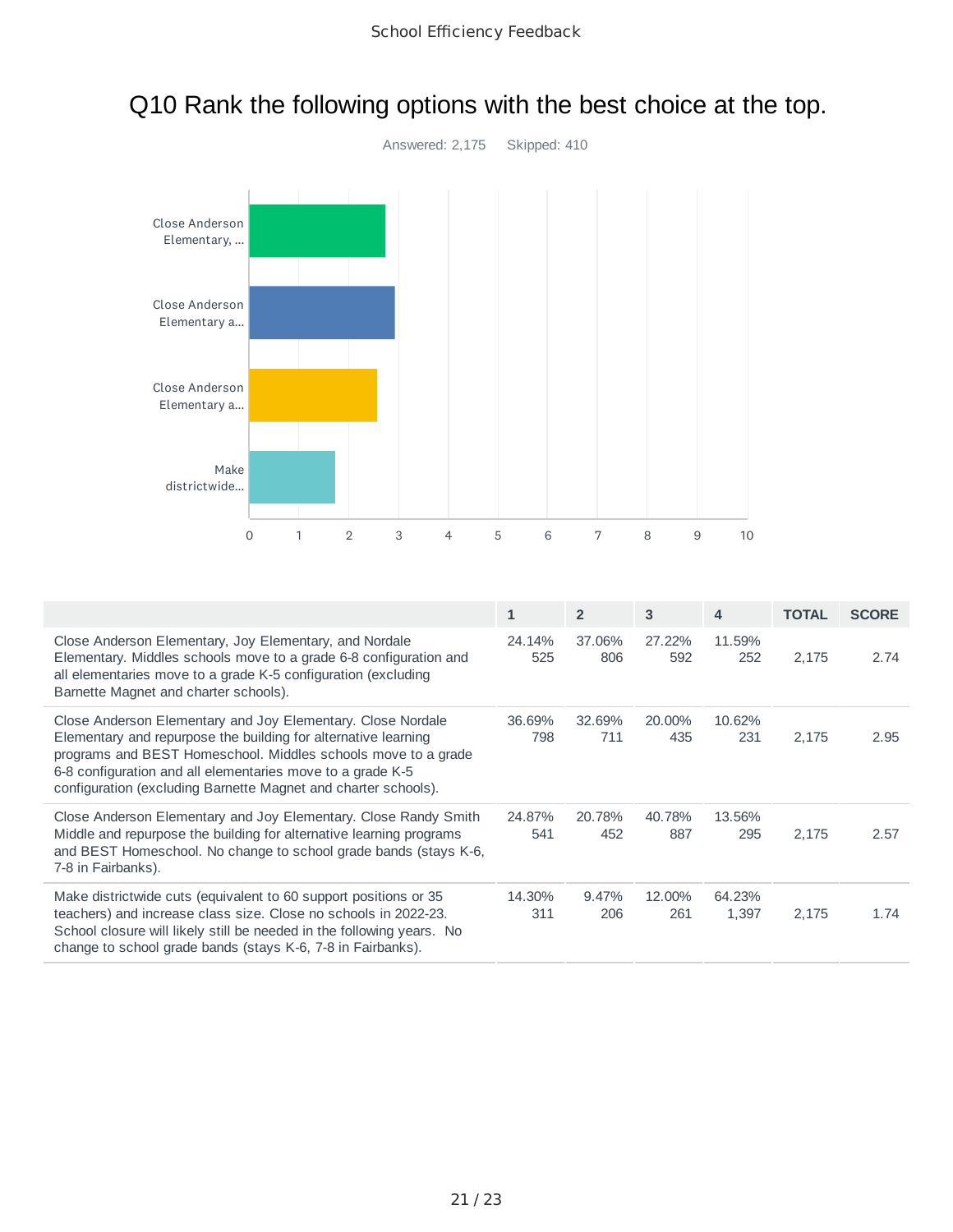Q11 Choose up to four of the following components to make your own school efficiency option. Note the cost savings of each component - please find a minimum of \$3 million in savings while considering student services.



22 / 23